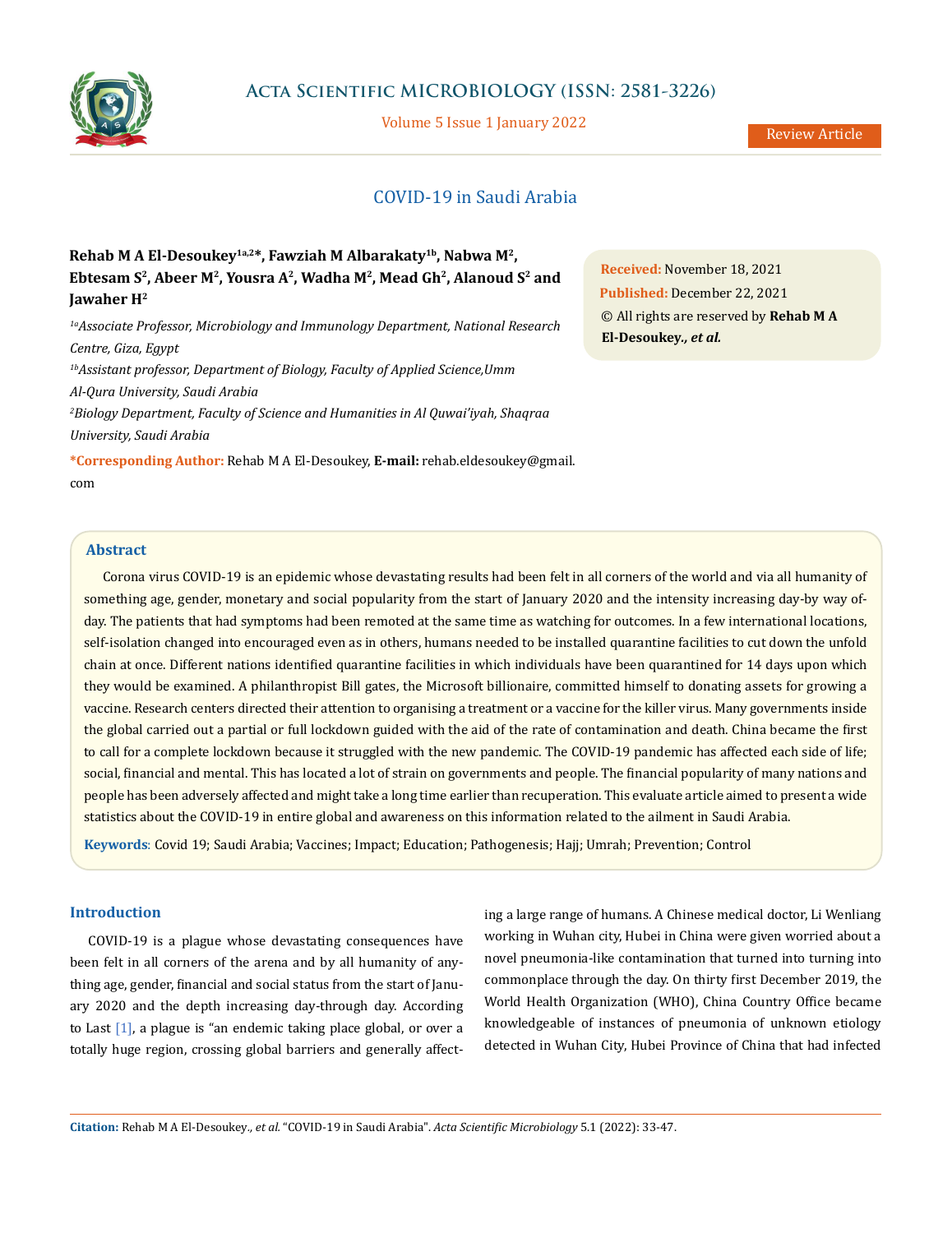44 people among December and early January 2020 [2]. Later on a comparable disorder became mentioned in other regions of China and outdoor. With the increasing reviews of the little regarded pneumonia-like disorder, its outbreak was declared a Public Health Emergency of International Concern on thirtieth January 2020. WHO monitored the reports on the sickness and its presentation. In due direction, the efforts from medical scientists in one of a kind elements of the arena directed their interest to the study of this novel disease after which it turned into observed to be a kind of corona virus which on eleventh February 2020, changed into named COVID-19 by WHO. The disease shows had been broadcasted in all global media with WHO giving an update of the findings as they got here from properly hooked up researchers and scientists. The disorder inside weeks had spread everywhere in the international and turned into causing devastating consequences. WHO [3] noted that the corona virus COVID-19 pandemic is the defining global fitness disaster of our time and the best assignment confronted given that World War Two. This overview article will supply a top level view of the sickness including the disease and its signs and symptoms, authorities preparedness and its impact. The human corona viruses have been first recognized in the mid-1960s [4]. In the past such viruses blanketed MERS-CoV (the beta corona virus that reasons Middle East Respiratory Syndrome, or MERS) SARS-CoV (the beta corona virus that reasons extreme acute breathing syndrome, or SARS). The viruses originate from birds and more so bats. CO-VID-19 is a unique virus that caught the world of medics through surprise. Its definition and signs and symptoms keep being revised as new discoveries are made. However, there may be a trendy consensus from scientists that it's far a viral disease that impacts the breathing device. It gets into one's body via the mouth, the nose and the eyes. COVID-19 is in itself a protein which can survive in given surfaces for a various time frame. The virus can jump from animals and infect men after which they may be exceeded from one human to every other. This disqualifies the parable that they jumped out of a lab in Wuhan. Mayo Clinic notes that signs and symptoms of CO-VID-19 contamination include: fever, cough, tiredness, shortness of breath, trouble respiratory, muscle aches, chills, sore throat, loss of taste and odor, headache and chest pains. It is unfold through contact inside 1 to two meters, respiration droplets spread through sneezing, coughing and talking resulting to droplets being inhaled or land in the mouth or nose of a person nearby and touching surfaces with the virus after which touching ones mouth, nose or eyes

34

[5]. This review article aimed to offer a huge facts approximately the COVID-19 in complete international and attention in this information associated with the pandemic in Saudi Arabia.

### **Morphology of corona virus**

Severe acute respiratory syndrome coronavirus 2 (SARS-CoV-2) is a novel extreme acute respiration syndrome coronavirus. It became first remoted from three people with pneumonia linked to the cluster of acute respiratory infection instances in Wuhan  $[6]$ . All structural capabilities of the radical SARS-CoV-2 virus particle occur in related coronaviruses in nature [7]. SARS-CoV-2 is intently related to the original SARS-CoV  $[8]$ . It is idea to have an animal (zoonotic) starting place. Genetic evaluation has discovered that the coronavirus genetically clusters with the genus Betacoronavirus, in subgenus Sarbecovirus (lineage B) collectively with two batderived lines. It is ninety six% same at the complete genome stage to different bat coronavirus samples (BatCov RaTG13) [9]. The structural proteins of SARS-CoV-2 include membrane glycoprotein (M), envelope protein (E), nucleocapsid protein (N), and the spike protein (S). The M protein of SARS-CoV-2 is about ninety eight% similar to the M protein of bat SARS-CoV, maintains round ninety eight% homology with pangolin SARS-CoV, and has 90% homology with the M protein of SARS-CoV; while, the similarity is only round 38% with the M protein of MERS-CoV. The shape of the M protein resembles the sugar transporter Semi SWEET [10].

#### **History of COVID-19**

The COVID-19 pandemic, also referred to as the coronavirus pandemic, is an. Ongoing pandemic of coronavirus sickness 2019 (COVID-19) because of severe acute breathing syndrome coronavirus 2 (SARS-CoV-2). The sickness turned into first recognized in December 2019 in Wuhan, China [11], became a Public Health Emergency of International Concern in January 2020, and in the end acknowledged as a pandemic. As of 30 September 2020, more than 33.7 million instances were reported global, although the real range of instances is possibly to be a lot better. A better indicator for case unfold is the more than 1.01 million deaths attributed to COVID-19 [12].

The COVID-19 pandemic in Saudi Arabia is part of the worldwide pandemic of coronavirus disorder 2019 (COVID-19) caused by severe acute breathing syndrome coronavirus 2 (SARS-CoV-2). The first case within the nation turned into showed with the aid of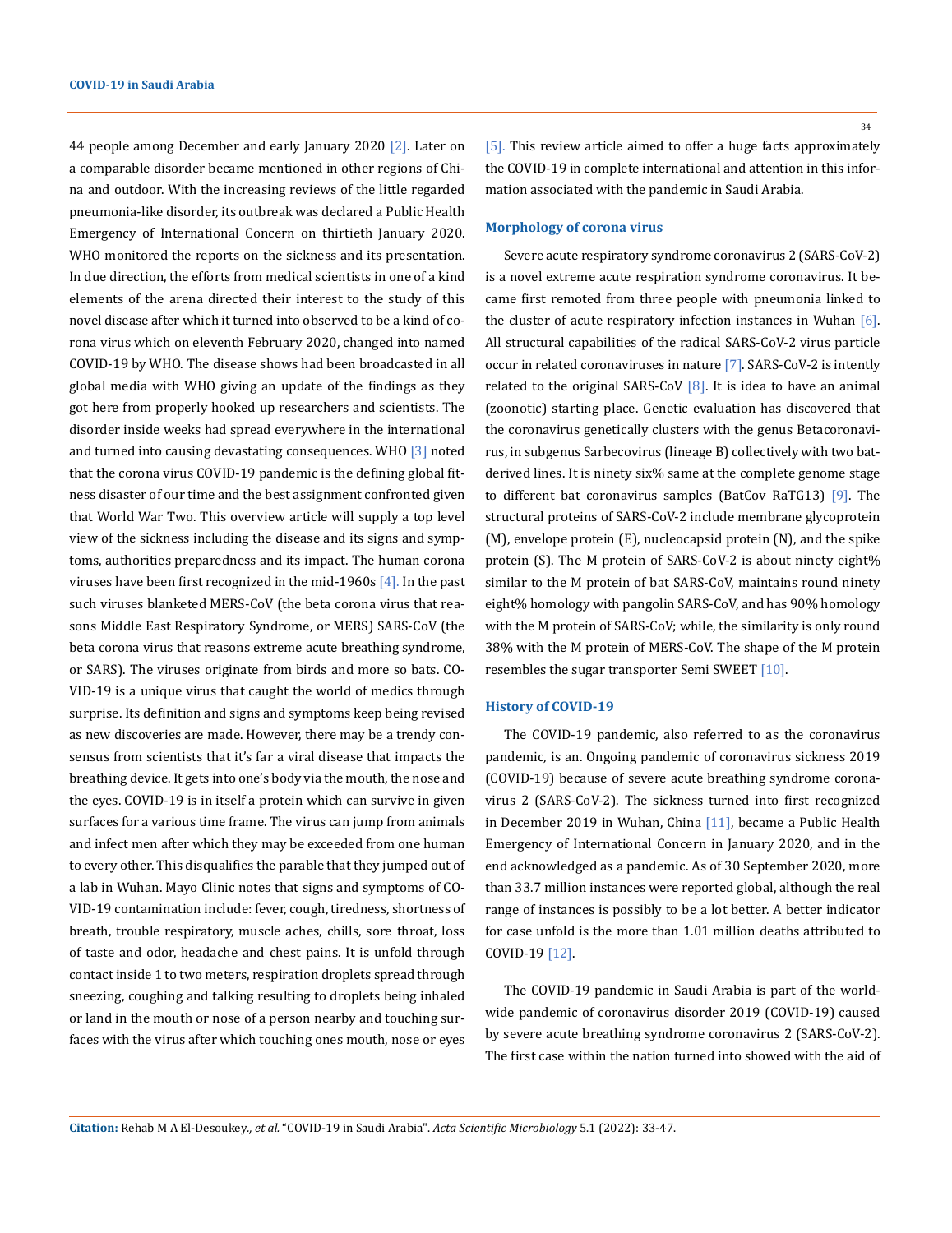the Ministry of Health on 2 March 2020 [13] and within the following months, the kingdom held the best quantity of showed cases in the Arab states of the Persian Gulf  $[14]$ .

### **Pathogenesis of COVID-19**

Coronavirus ailment 2019 (COVID-19) is a prime fitness subject and can be devastating, mainly for the aged. COVID-19 is the disease due to the SARS-CoV-2 virus. Although a whole lot is thought approximately the mortality of the clinical disease, an awful lot less is understood about its pathobiology. While info of the cell responses to this virus are not known, a likely path of occasions can be postulated based totally on beyond studies with SARS-CoV. A cell biology angle is useful for framing studies questions and explaining the medical route by means of focusing on the regions of the respiratory tract which can be worried. Based at the cells which are in all likelihood inflamed, COVID-19 can be divided into 3 stages that correspond to unique scientific ranges of the disorder [15].

#### **Stage 1: Asymptomatic state (initial 1-2 days of infection)**

The inhaled virus SARS-CoV-2 likely binds to epithelial cells in the nasal cavity and begins replicating. ACE2 is the principle receptor for both SARS-CoV2 and SARS-CoV [16]. *In vitro* information with SARS-CoV suggest that the ciliated cells are primary cells inflamed within the accomplishing airlines  $[17]$ . However, this concept would possibly want a few revision, considering the fact that single-mobile RNA suggests low degree of ACE2 expression in engaging in airway cells and no obvious cell kind choice  $[18]$ . There is neighborhood propagation of the virus but a constrained innate immune response.

# **Stage 2: Upper airway and conducting airway response (next few days)**

The virus propagates and migrates down the respiratory tract along the engaging in airways, and a much better innate immune response is brought about. At this time, the sickness COVID-19 is clinically occur. Determining the host innate immune reaction may enhance predictions on the following route of the ailment and need for greater competitive tracking. For approximately eighty % of the inflamed sufferers, the disorder might be slight and in general confined to the upper and carrying out airlines  $[15]$ . These people may be monitored at domestic with conservative symptomatic therapy.

#### **Stage 3: Hypoxia and progression to ARDS**

35

Unfortunately, approximately 20% of the inflamed patients will progress to level 3 disease and could expand pulmonary infiltrates and some of these will increase very severe disorder. Initial estimates of the fatality fee are around 2%, however this varies markedly with age  $[15]$ . The fatality and morbidity charges can be revised as soon as the prevalence of slight and asymptomatic instances is higher defined. The virus now reaches the gas change gadgets of the lung and infects alveolar type II cells. The pathological end result of SARS and COVID-19 is diffuse alveolar harm with fibrin rich hyaline membranes and a few multinucleated large cells [19]. Elderly people are especially at danger because of their dwindled immune response and decreased capacity to restore the broken epithelium. The aged additionally have reduced mucociliary clearance, and this may permit the virus to unfold to the gasoline change units of the lung more simply [20].

## **The diagnosis of COVID-19**

COVID-19 can provisionally be recognized on the basis of signs and confirmed using opposite transcription polymerase chain reaction (RT-PCR) or other nucleic acid checking out of infected secretions. Along with laboratory trying out, chest CT scans can be beneficial to diagnose COVID-19 in individuals with a high scientific suspicion of contamination. Detection of a beyond infection is possible with serological exams, which come across antibodies produced by using the body in response to the contamination. The popular methods of checking out for presence of SARS-CoV-2 are nucleic acid assessments. Which detects the presence of viral RNA fragments. As those tests come across RNA but not infectious virus, its "capability to determine length of infectivity of patients is constrained." The check is generally achieved on breathing samples received through a nasopharyngeal swab; but, a nasal swab or sputum sample may also be used. Results are typically available inside hours. The WHO has posted numerous checking out protocols for the ailment [21].

Several laboratories and corporations have advanced serological exams, which detect antibodies produced by way of the frame in response to contamination. Several were evaluated through Public Health England and authorized to be used within the UK. The University of Oxford's CEBM has pointed to mounting evidence that "a very good percentage of 'new' slight cases and those re-testing positives after quarantine or discharge from medical institution are not infectious, however are clearly clearing innocent virus debris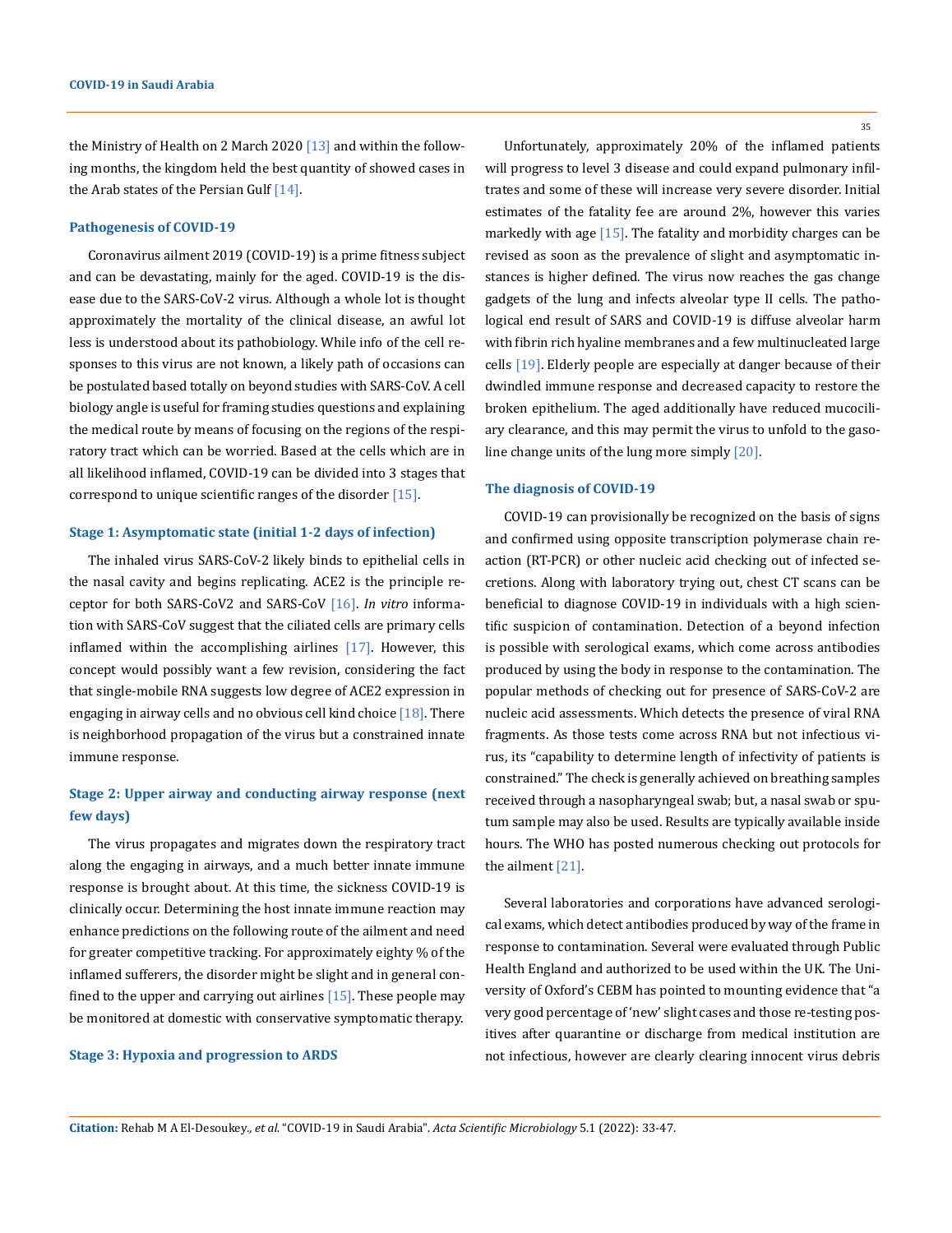which their immune gadget has effectively dealt with" and have called for "an international effort to standardize and periodically calibrate checking out" On 7 September, the UK authorities issued "guidance for procedures to be carried out in laboratories to offer guarantee of tremendous SARS-CoV-2 RNA effects for the duration of periods of low occurrence, whilst there's a discount within the predictive fee of high quality test consequences" [22].

Chest CT scans may be helpful to diagnose COVID-19 in people with a excessive scientific suspicion of contamination but are not advocated for ordinary screening. Bilateral multilobar groundglass opacities with a peripheral, uneven, and posterior distribution are not unusual in early infection [23]. Subpleural dominance, loopy paving (lobular septal thickening with variable alveolar filling), and consolidation can also appear as the sickness progresses. Characteristic imaging functions on chest radiographs and computed tomography (CT) of those who are symptomatic consist of asymmetric peripheral floor-glass opacities without pleural effusions [39]. Many agencies have created COVID-19 datasets that consist of imagery inclusive of the Italian Radiological Society which has compiled an global on line database of imaging findings for showed instances. Due to overlap with different infections consisting of adenovirus, imaging without affirmation via rRT-PCR is of restricted specificity in identifying COVID-19. A big have a look at in China compared chest CT results to PCR and demonstrated that though imaging is less precise for the infection, it is faster and extra sensitive [24]. In overdue 2019, the WHO assigned emergency ICD-10 sickness codes U07.1 for deaths from lab-showed SARS-CoV-2 contamination and U07.2 for deaths from clinically or epidemiologically identified COVID-19 without lab-showed SARS-CoV-2 infection [25].

#### **The mode of infection of COVID-19**

The ailment is especially transmitted through the breathing path while people inhale droplets and small airborne particles (that shape an aerosol) that inflamed humans exhale as they breathe, communicate, cough, sneeze, or sing  $[26]$ . Infected people are much more likely to transmit COVID-19 whilst they're bodily close. However, infection can arise over longer distances, mainly indoors. Infectivity can occur 1-three days earlier than the onset of signs and symptoms. Infected individuals can unfold the disease even though they're pre-symptomatic or asymptomatic. Most commonly, the

36

peak viral load in top respiration tract samples happens near the time of symptom onset and declines after the primary week after symptoms begin [27]. Current evidence indicates a period of viral losing and the period of infectiousness of up to 10 days following symptom onset for persons with mild to moderate COVID-19, and a up to twenty days for men and women with extreme COVID-19, consisting of immunocompromised folks. Infectious debris range in length from aerosols that remain suspended in the air for long durations of time to large droplets that stay airborne or fall to the floor [28]. Additionally, COVID-19 studies has redefined the traditional knowledge of the way breathing viruses are transmitted. The largest droplets of respiration fluid do now not tour a ways, and can be inhaled or land on mucous membranes on the eyes, nostril, or mouth to infect. Aerosols are maximum in awareness when human beings are in close proximity, which leads to less complicated viral transmission while people are physically near, but airborne transmission can arise at longer distances, in particular in places that are poorly ventilated; in the ones situations small particles can stay suspended inside the air for mins to hours. The number of people generally infected via one infected man or woman varies; as simplest 10 to 20% of humans are accountable for the ailment's spread [29]. It often spreads in clusters, wherein infections may be traced back to an index case or geographical area. Often in those instances, superspreading events arise, wherein many people are inflamed through one character [30].

#### **Management and treatment of COVID-19**

Repurposed antiviral tablets make up maximum of the studies into COVID-19 treatments. Other candidates in trials encompass vasodilators, corticosteroids, immune remedies, lipoic acid, bevacizumab, and recombinant angiotensin-converting enzyme 2.In March 2020, the World Health Organization (WHO) initiated the Solidarity trial to assess the remedy consequences of a few promising capsules: an experimental drug known as remdesivir; antimalarial capsules chloroquine and hydroxychloroquine; anti-HIV drugs, lopinavir/ritonavir; and interferon-beta. More than three hundred lively clinical trials are underway as of April 2020 [31]. Research on the antimalarial capsules hydroxychloroquine and chloroquine showed that they have been ineffective at excellent, and that they'll lessen the antiviral pastime of remdesivir. By May 2020, France, Italy, and Belgium had banned using hydroxychloroquine as a COVID-19 remedy. In June, initial effects from the ran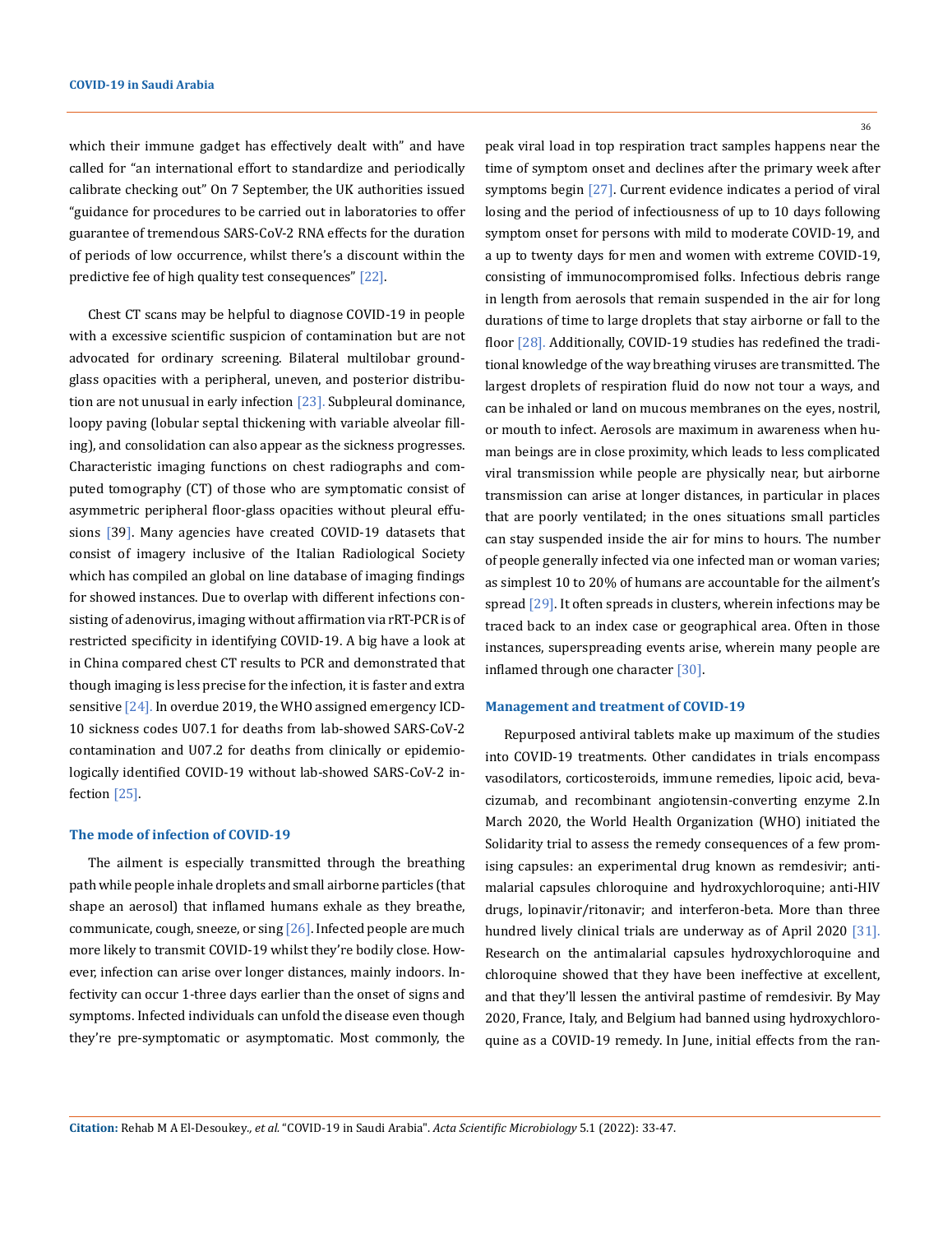domised RECOVERY Trial in the United Kingdom confirmed that dexamethasone decreased mortality by means of one 1/3 for individuals who are severely unwell on ventilators and one fifth for the ones receiving supplemental oxygen. Because this is a well-tested and broadly available treatment, it become welcomed by using the WHO, that's inside the procedure of updating treatment recommendations to encompass dexamethasone and other steroids [32]. Based on those initial results, dexamethasone treatment has been advocated by the NIH for sufferers with COVID-19 who are robotically ventilated or who require supplemental oxygen however now not in sufferers with COVID-19 who do not require supplemental oxygen. In September 2020, the WHO released updated guidance on using corticosteroids for COVID-19. The WHO recommends systemic corticosteroids instead of no systemic corticosteroids for the treatment of humans with excessive and important COVID-19 (robust recommendation, based totally on mild reality proof). The WHO suggests not to use corticosteroids within the remedy of humans with non-intense COVID-19 (conditional advice, primarily based on low truth evidence). The updated steering changed into primarily based on a meta-analysis of scientific trials of significantly sick COVID-19 patients [33]. In September 2020, the European Medicines Agency (EMA) advocated using dexameth-

asone in adults and young people from twelve years of age and weighing as a minimum 40 kilograms (88 lb) who require supplemental oxygen therapy. Dexamethasone may be taken by using mouth or given as an injection or infusion (drip) into a vein. In November 2020, the U.S. Food and Drug Administration (FDA) issued an emergency use authorization for the investigational monoclonal antibody remedy bamlanivimab for the treatment of moderate-to-moderate COVID-19. Bamlanivimab is permitted for humans with high-quality consequences of direct SARS-CoV-2 viral checking out who're twelve years of age and older weighing at least 40 kilograms (88 lb), and who are at high risk for progressing to extreme COVID-19 or hospitalization. This consists of people who are 65 years of age or older, or who've chronic medical conditions. In February 2021, the FDA issued an emergency use authorization (EUA) for bamlanivimab and etesevimab administered together for the remedy of slight to mild COVID-19 in humans twelve years of age or older weighing at the least forty kilograms (88 lb) who test effective for SARS-CoV-2 and who are at excessive danger for progressing to intense COVID-19. The legal use includes treatment for people who are sixty five years of age or older or who have positive chronic scientific conditions [34]. The treatment protocol in Saudi Arabia clarified in table 1.

| <b>Suspicious Cases</b><br>(follow case definition<br>published in Saudi<br>CDC guidelines) | Mild to Moderate:<br>Symptoms with no<br>shortness of breath                                                                                                                                | Treat symptoms<br>If no hospital admission re-<br>quired, need to follow instruc-<br>tions and recommendations<br>published by Saudi CDC https://<br>covid19.cdc.gov.sa/profession-<br>als-health-<br>workers/                                        | Not required<br>Do not stop ACEI/ARBs<br>in patients with hyper-<br>tension, post-MI, or<br>heart failure                                                                                                                                                                                                                                    | Paracetamol (acetaminophen)<br>is the prefered agent for pain/<br>fever see below table "Medication<br>Related Information"<br>Labs and work-up: CBC, Urea/<br>Electrolytes, Creatinine, CRP, LFTs,<br>Chest X-ray, COVID-19 PCR tests |
|---------------------------------------------------------------------------------------------|---------------------------------------------------------------------------------------------------------------------------------------------------------------------------------------------|-------------------------------------------------------------------------------------------------------------------------------------------------------------------------------------------------------------------------------------------------------|----------------------------------------------------------------------------------------------------------------------------------------------------------------------------------------------------------------------------------------------------------------------------------------------------------------------------------------------|----------------------------------------------------------------------------------------------------------------------------------------------------------------------------------------------------------------------------------------|
|                                                                                             | Mild to Moderate:<br>Symptoms with no<br>shortness of breath<br>in high risk patients\$<br>Mild to Moderate:<br>Symptoms with<br>shortness of breath<br>in high risk patients <sup>\$</sup> | Treat symptoms<br>If hospital admission is not<br>required, follow instructions and<br>recommendations published by<br>Saudi CDC https://covid19.cdc.<br>gov.sa/ professionals-health-<br>workers/<br><b>Consult Infectious Disease</b><br>Specialist | Case shall be discussed<br>with infectious disease<br>specialist, to initiate<br>empirical antiviral<br>therapy, while awaiting<br>PCR result.<br>Do not stop ACEI/ARBs<br>in patients with hyper-<br>tension, post-MI, heart<br>failure<br>If decision is to treat<br>empirically, follow the<br>treatment option under<br>confirmed by PCR |                                                                                                                                                                                                                                        |
| <b>PCR</b>                                                                                  | Asymptomatic                                                                                                                                                                                | Follow instructions and recom-                                                                                                                                                                                                                        | Not required                                                                                                                                                                                                                                                                                                                                 |                                                                                                                                                                                                                                        |
| <b>Confirmed Cases</b>                                                                      |                                                                                                                                                                                             | mendations published by Saudi<br>CDC https://covid19.cdc.gov.sa/                                                                                                                                                                                      |                                                                                                                                                                                                                                                                                                                                              |                                                                                                                                                                                                                                        |
|                                                                                             |                                                                                                                                                                                             | professionals-health-workers/                                                                                                                                                                                                                         |                                                                                                                                                                                                                                                                                                                                              |                                                                                                                                                                                                                                        |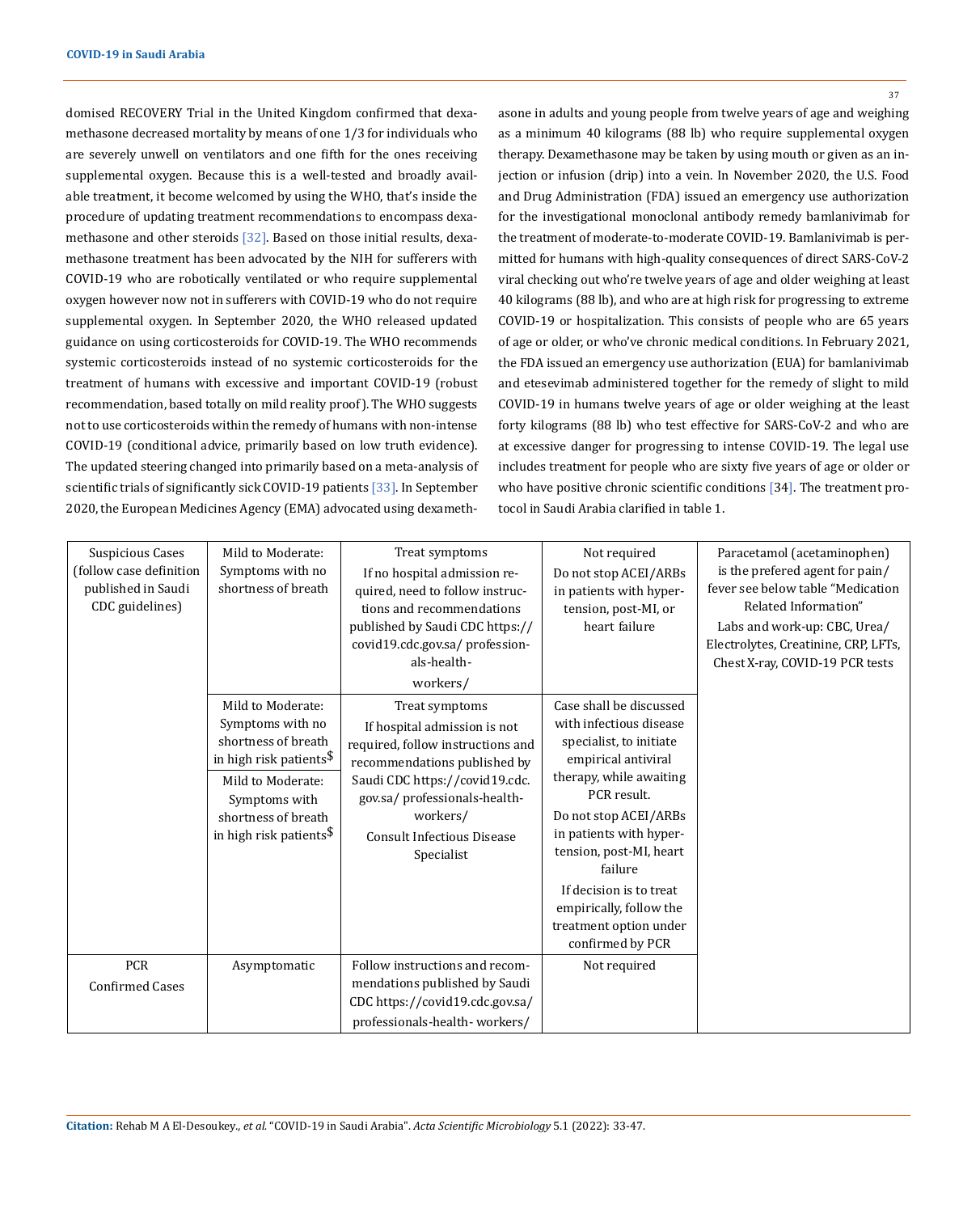|                               |                                                                                                                                              |                                                                                                                                                       |                                                                                                                                                                                                                                                                                                                                                                                                                                                                                                                                                                                                                                              | - 38                                                                                                                                                                                                                                                                                                                                                                                                                                                                                                                                                                                                                                                                                                                                                                                                                                                                                                                                                                                                                                                                                                                                                                                                                                                                                                                                                                                                                                                                                            |
|-------------------------------|----------------------------------------------------------------------------------------------------------------------------------------------|-------------------------------------------------------------------------------------------------------------------------------------------------------|----------------------------------------------------------------------------------------------------------------------------------------------------------------------------------------------------------------------------------------------------------------------------------------------------------------------------------------------------------------------------------------------------------------------------------------------------------------------------------------------------------------------------------------------------------------------------------------------------------------------------------------------|-------------------------------------------------------------------------------------------------------------------------------------------------------------------------------------------------------------------------------------------------------------------------------------------------------------------------------------------------------------------------------------------------------------------------------------------------------------------------------------------------------------------------------------------------------------------------------------------------------------------------------------------------------------------------------------------------------------------------------------------------------------------------------------------------------------------------------------------------------------------------------------------------------------------------------------------------------------------------------------------------------------------------------------------------------------------------------------------------------------------------------------------------------------------------------------------------------------------------------------------------------------------------------------------------------------------------------------------------------------------------------------------------------------------------------------------------------------------------------------------------|
| PCR<br><b>Confirmed Cases</b> | Mild to Moderate:<br>Symptoms (no O2<br>requirements/no<br>evidence of pneumo-<br>nia but with other<br>symptoms of covid-<br>19 e.g. fever) | Treat symptoms<br>Follow instructions and recom-<br>mendations published by Saudi<br>CDC https://covid19.cdc.gov.sa/<br>professionals-health-workers/ | Consider starting any of<br>the following according<br>to clinical evaluation<br>and treating consultant's<br>discretion):<br>Triple combination<br>therapy (for adults):<br>Lopinavir / Ritonavir,<br>Ribavirin and interferon<br>beta-1b for 14-days.<br>Start within 7 days from<br>symptoms appearance.<br>• Lopinavir / Rito-<br>navir<br><b>Adult Dosing:</b><br>$\circ$<br>400/100 mg<br>(2 tablets of<br>200/50 mg)<br>every 12 hrs.<br>Ribavirin<br><b>Adult Dosing:</b><br>$\circ$<br>400mg every<br>12hrs<br>Interferon beta-1b<br>$\bullet$<br><b>Adult Dosing:</b><br>$\circ$<br>8 MIU on al-<br>ternative days<br>for 3 doses. | Lopinavir/ritonavir see below<br>table "Medication Related Informa-<br>tion"<br>- Current evidence doesn't sup-<br>port using Lopinavir/Ritonavir<br>as monotherapy<br>- Avoid co-administration with<br>drugs that are highly depen-<br>dent on CYP3A for clearance<br>or with potent CYP3A inducers<br>(check MOH formulary)<br>- Patients with renal and/or<br>hepatic impairment<br>- Perform baseline ECG, if QT<br>interval is more than 480 msec,<br>do not use lopinavir/ritonavir.<br>- Patients with prolonged QTc<br>less than 480 msec, first-<br>degree heart block or bundle<br>branch block, or bradycardia<br>upon ECG examination, and<br>those who developed increased<br>alanine transaminase of three<br>times the upper limit of nor-<br>mal, reduce lopinavir/ritonavir<br>dose to once per day.<br>Ribavirin see below table "Medica-<br>tion Related Information"<br>- Anemia associated with riba-<br>virin may worsen underlying<br>cardiac disease and lead to<br>fatal and nonfatal myocardial<br>infarctions.<br>Interferon beta-1b see below table<br>"Medication Related Information"<br>- If patient presents more than 7<br>days since symptoms appear-<br>ance, don't administer inter-<br>feron beta-1b.<br>Favipiravir (non-formulary and<br>non-SFDA registered) see below<br>table "Medication Related Informa-<br>tion"<br>- Contraindicated in pregnancy<br>Hydroxychloroquine and Chloro-<br>quine see below table<br>"Medication Related Information" |
|                               |                                                                                                                                              |                                                                                                                                                       |                                                                                                                                                                                                                                                                                                                                                                                                                                                                                                                                                                                                                                              |                                                                                                                                                                                                                                                                                                                                                                                                                                                                                                                                                                                                                                                                                                                                                                                                                                                                                                                                                                                                                                                                                                                                                                                                                                                                                                                                                                                                                                                                                                 |

38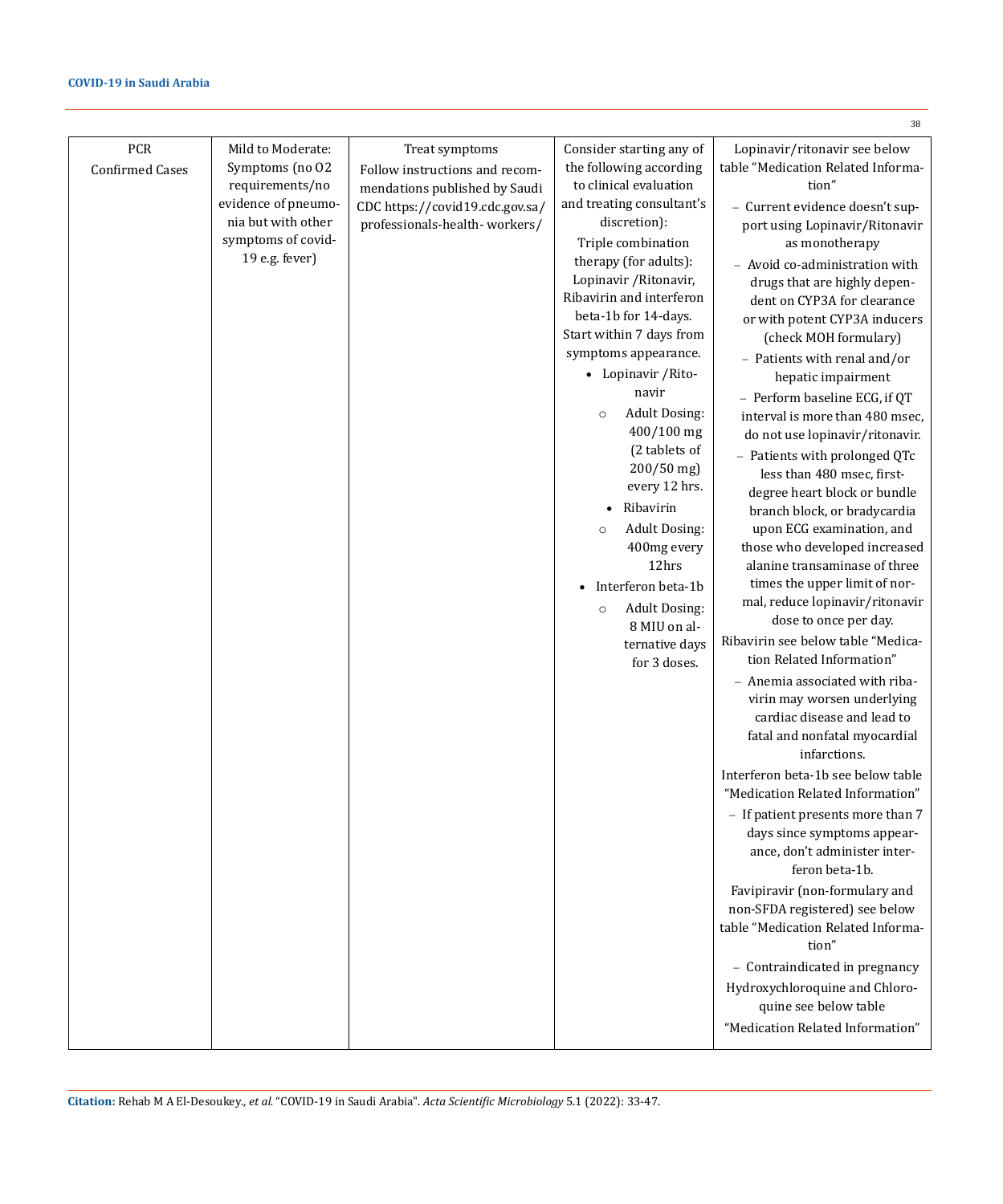|                                                                                                                                                                                                                                                                                                                           |                                                                                                                                                                                                                                                                                                                                                                |                                                                                                                                                                                                                                                                                                                                                                                                                                                                                                                                                                                                                                                     | 39                                                                                                                                                                                                                                                                                                                                                                                                                                                                                                                                                                                                                                                                                                                                                                                                                                                                                                                                                                                                                                                                                                                                                                                                                                                                                                                                                                                          |
|---------------------------------------------------------------------------------------------------------------------------------------------------------------------------------------------------------------------------------------------------------------------------------------------------------------------------|----------------------------------------------------------------------------------------------------------------------------------------------------------------------------------------------------------------------------------------------------------------------------------------------------------------------------------------------------------------|-----------------------------------------------------------------------------------------------------------------------------------------------------------------------------------------------------------------------------------------------------------------------------------------------------------------------------------------------------------------------------------------------------------------------------------------------------------------------------------------------------------------------------------------------------------------------------------------------------------------------------------------------------|---------------------------------------------------------------------------------------------------------------------------------------------------------------------------------------------------------------------------------------------------------------------------------------------------------------------------------------------------------------------------------------------------------------------------------------------------------------------------------------------------------------------------------------------------------------------------------------------------------------------------------------------------------------------------------------------------------------------------------------------------------------------------------------------------------------------------------------------------------------------------------------------------------------------------------------------------------------------------------------------------------------------------------------------------------------------------------------------------------------------------------------------------------------------------------------------------------------------------------------------------------------------------------------------------------------------------------------------------------------------------------------------|
| Severe:<br>Symptoms $\geq 1$ of the<br>following:<br>- Respiratory<br>rate $\geq$ 30/min<br>(adults); $\geq 40/$<br>min (children<br>< 5 years)<br>Blood oxygen<br>$\equiv$<br>saturation<br>$≤93%$<br>$PaO_2/FiO_2$ ratio<br>$\equiv$<br>$300$<br>- Lung infiltrates<br>>50% of the lung<br>field within 24-<br>48 hours | - Treat symptoms<br>- Follow instructions and rec-<br>ommendations published by<br>Saudi CDC https://covid19.<br>cdc.gov.sa/ professionals-<br>health-workers/<br>- ICU admission, decision by<br>ICU treating team<br>- Antibiotics and antifungals<br>according to local anti-<br>biogram and institutional<br>pneumonia management<br>guidelines/ pathways. | Consider starting any of<br>the following according<br>to clinical evaluation<br>and treating consultant's<br>discretion):<br>- Triple combination<br>therapy (for adults):<br>Lopinavir / Ritonavir,<br>Ribavirin and inter-<br>feron beta-1b for 14-<br>days. Start within 7<br>days from symptoms<br>appearance.<br>• Lopinavir / Rito-<br>navir<br><b>Adult Dosing:</b><br>$\circ$<br>400/100 mg<br>(2 tablets of<br>200/50 mg)<br>every 12 hrs.<br>Ribavirin<br><b>Adult Dosing:</b><br>$\circ$<br>400mg every<br>12hrs<br>Interferon beta-1b<br>$\bullet$<br><b>Adult Dosing:</b><br>$\circ$<br>8 MIU on al-<br>ternative days<br>for 3 doses | Lopinavir/ritonavir (see precau-<br>tions above) Ribavirin (see precau-<br>tions above) Interferon beta-1b<br>(see precautions above)<br>Favipiravir (non-formulary and<br>non-SFDA registered) see below<br>table "Medication Related Informa-<br>tion"<br>Contraindicated in preg-<br>nancy<br>Dexamethasone see below table<br>"Medication Related Information"<br>Cardiovascular disease: Use<br>with caution in patients<br>with heart failure and/<br>or hypertension; use has<br>been associated with fluid<br>retention, electrolyte distur-<br>bances, and hypertension.<br>Use with caution following<br>acute myocardial infarction;<br>corticosteroids have been<br>associated with myocardial<br>rupture.<br>Diabetes: Use corticosteroids<br>$\overline{\phantom{0}}$<br>with caution in patients with<br>diabetes mellitus; may alter<br>glucose production/regula-<br>tion leading to hyperglyce-<br>mia.<br>Gastrointestinal disease: Use<br>with caution in<br>patients with GI diseases (diver-<br>ticulitis, fresh intestinal anastomo-<br>ses, active or latent peptic ulcer,<br>ulcerative colitis, abscess or other<br>pyogenic infection) due to perfora-<br>tion risk.<br>Myasthenia gravis: Use with<br>caution in patients with my-<br>asthenia gravis; exacerbation<br>of symptoms has occurred<br>especially during initial<br>treatment with corticosteroids. |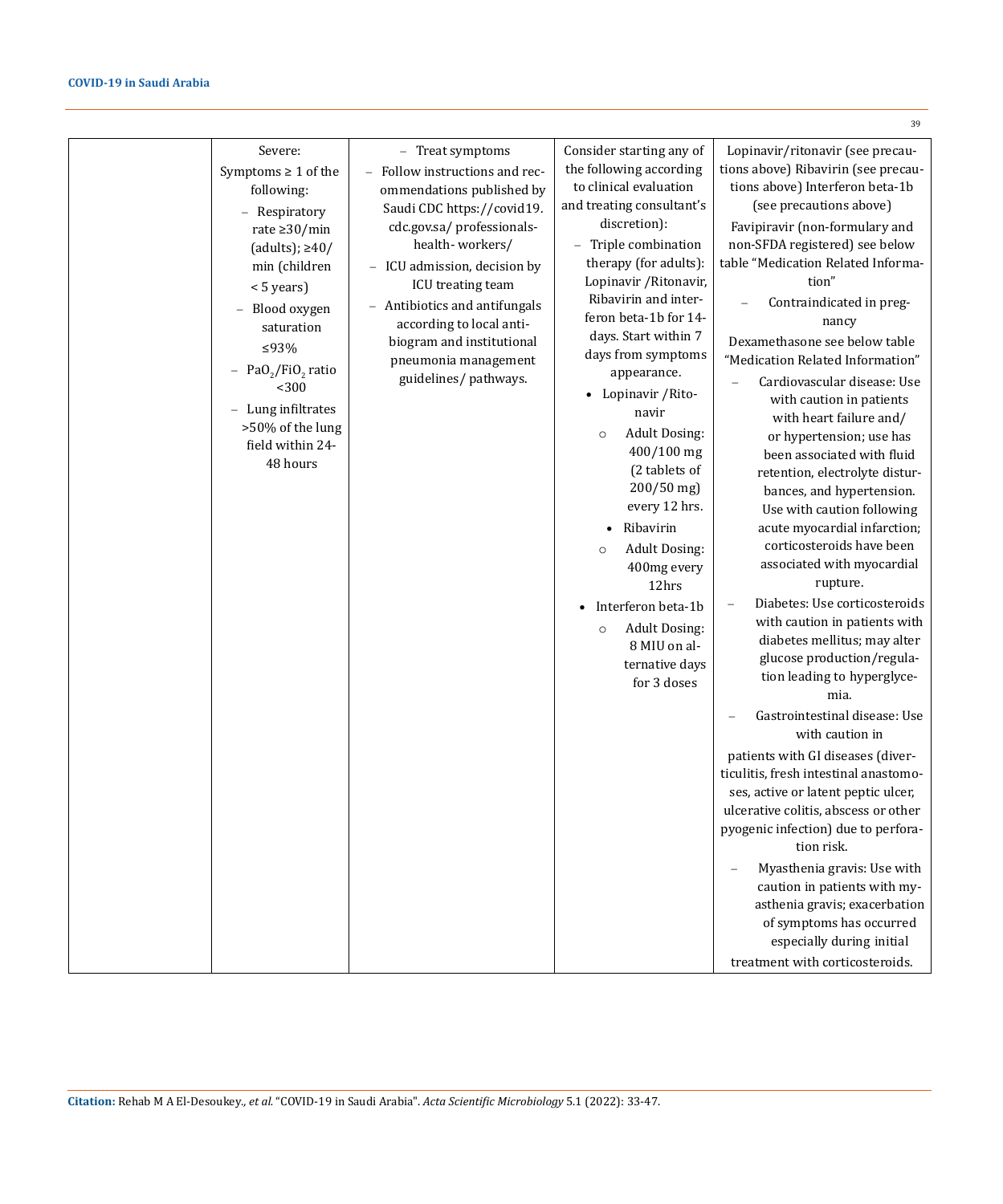|                        |  |                                 | 40                                      |
|------------------------|--|---------------------------------|-----------------------------------------|
| PCR                    |  | - For >55 kg: Can use           | Seizure disorders: Use cor-<br>$\equiv$ |
| <b>Confirmed Cases</b> |  | adult dosing if age $\geq 16$   | ticosteroids with caution in            |
|                        |  | years, if age <16years          | patients with a history of sei-         |
|                        |  | use dosing of 46-55 kg          | zure disorder; seizures have            |
|                        |  | range                           | been reported with adrenal              |
|                        |  | Corticosteroids use:            | crisis. Labs and workup:                |
|                        |  | • For all patients              | Hemoglobin, occult blood                |
|                        |  | who require                     | loss, blood pressure, serum             |
|                        |  | supplemental                    | potassium, glucose, weight              |
|                        |  | oxygen inlcuding                | and height in children; HPA             |
|                        |  | (but not limited                | axis suppression                        |
|                        |  | to) those requir-               |                                         |
|                        |  | ing non-invasive                |                                         |
|                        |  | and invasive                    |                                         |
|                        |  | ventilation.                    |                                         |
|                        |  | • To be used up to              |                                         |
|                        |  | 10 days, until                  |                                         |
|                        |  | discharged, or if               |                                         |
|                        |  | patient becomes                 |                                         |
|                        |  | asymptomatic.                   |                                         |
|                        |  | Dexamethasone:<br>$\bullet$     |                                         |
|                        |  | <b>Adult Dosing:</b><br>$\circ$ |                                         |
|                        |  | 6 mg once                       |                                         |
|                        |  | daily oral                      |                                         |
|                        |  | (liquid or                      |                                         |
|                        |  | tablet) or                      |                                         |
|                        |  | intravenous                     |                                         |
|                        |  | preparation.                    |                                         |
|                        |  | Patients                        |                                         |
|                        |  | on chronic                      |                                         |
|                        |  | steroids,                       |                                         |
|                        |  | follow the                      |                                         |
|                        |  | usual recom-                    |                                         |
|                        |  | mendation of                    |                                         |
|                        |  | doubling ste-                   |                                         |
|                        |  | roids dose or                   |                                         |
|                        |  | start stress                    |                                         |
|                        |  | dose steroids                   |                                         |
|                        |  | based on                        |                                         |
|                        |  | clinical case                   |                                         |
|                        |  | basis on                        |                                         |
|                        |  | patients'                       |                                         |
|                        |  | condition                       |                                         |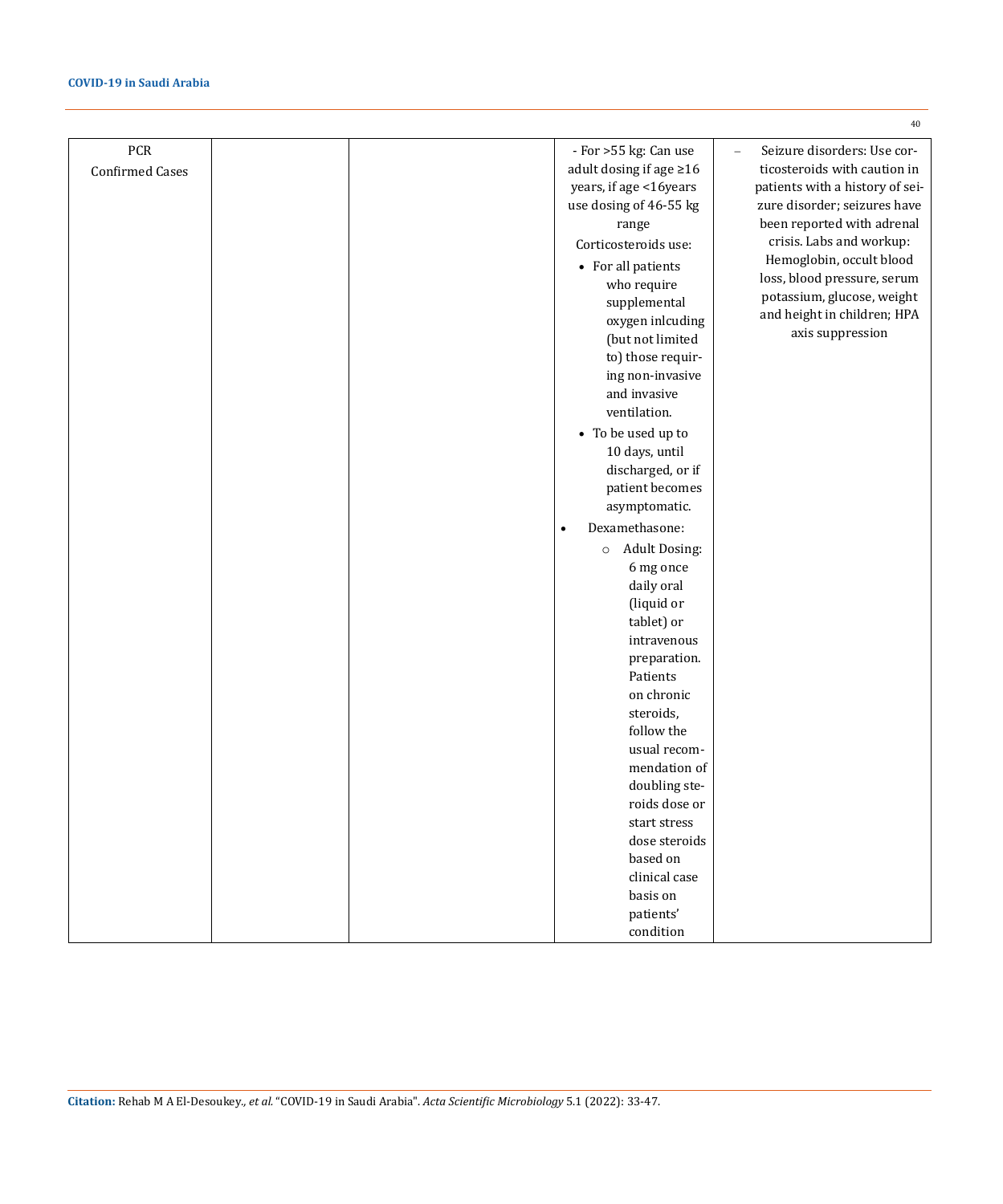| Use of triple therapy has not been<br>Critical:<br>- Treat symptoms<br>Consider starting any of<br>evaluated in critically ill patients.<br>the following according<br>Symptoms $\geq 1$ of<br>Follow instructions and rec-<br>to clinical evaluation<br>ommendations published by<br>the following:<br>and treating consultant's<br>Saudi CDC https://covid19.<br>o ARDS<br>Remdesivir (non-formulary and<br>discretion):<br>cdc.gov.sa/professionals-<br>non-SFDA registered) see below<br>o Sepsis<br>health-workers/<br>- Consider Remdesivir<br>table "Medication Related Informa-<br>o Altered con-<br>(once available)<br>tion"<br>ICU admission and manage-<br>sciousness<br>ment by ICU treating team<br>Adult Dos-<br>$\circ$<br>Exclusion criteria evidence<br>o Multi-organ<br>ing: 200 mg<br>Antibiotics and antifungals<br>of multiorgan failure,<br>failure<br>loading dose<br>according to local antibiogram<br>need of inotropes, Creatinine clear-<br>- Patient with<br>(IV, within<br>ance < 30 ml/min, dialysis/hemo-<br>and institutional pneumonia<br>cytokine<br>30 min), fol-<br>filtration, transaminases > 5X ULN,<br>release syndrome<br>lowed by 100<br>or concomitant use of lopinavir/<br>consider starting<br>mg once daily<br>ritonavir<br>Tocilizumab<br>for $5$ to $10$<br>Favipiravir (non-formulary and<br>- Criteria for<br>days<br>non-SFDA registered) see below<br>patients at high-<br>Pediatric<br>$\circ$<br>table "Medication Related Informa-<br>risk for devel-<br>dosing<br>tion"<br>oping cytokine<br>$<$ 40 kg: 5<br>Contraindicated in preg-<br>$\qquad \qquad -$<br>storm (1 or more<br>mg/kg IV<br>nancy<br>of the<br>load, then<br>following):<br>$2.5 \text{ mg}$<br>kg q24h<br>for 5 to<br>10 days<br>$\geq 40$ kg:<br>200 mg<br>IV load,<br>then 100<br>mg IV<br>q24h for<br>$5$ to $10\,$<br>days<br><b>OR</b><br>Consider Favipiravir<br>$\equiv$<br><b>Adult Dosing:</b><br>$\circ$<br>1800 mg/<br>dose twice<br>a day on the<br>first day;<br>followed by<br>800 mg/dose<br>twice a day<br>for $-14$ days |  |  |  |
|-----------------------------------------------------------------------------------------------------------------------------------------------------------------------------------------------------------------------------------------------------------------------------------------------------------------------------------------------------------------------------------------------------------------------------------------------------------------------------------------------------------------------------------------------------------------------------------------------------------------------------------------------------------------------------------------------------------------------------------------------------------------------------------------------------------------------------------------------------------------------------------------------------------------------------------------------------------------------------------------------------------------------------------------------------------------------------------------------------------------------------------------------------------------------------------------------------------------------------------------------------------------------------------------------------------------------------------------------------------------------------------------------------------------------------------------------------------------------------------------------------------------------------------------------------------------------------------------------------------------------------------------------------------------------------------------------------------------------------------------------------------------------------------------------------------------------------------------------------------------------------------------------------------------------------------------------------------------------------------------------------------------------------------------------------------------------|--|--|--|
|                                                                                                                                                                                                                                                                                                                                                                                                                                                                                                                                                                                                                                                                                                                                                                                                                                                                                                                                                                                                                                                                                                                                                                                                                                                                                                                                                                                                                                                                                                                                                                                                                                                                                                                                                                                                                                                                                                                                                                                                                                                                       |  |  |  |
|                                                                                                                                                                                                                                                                                                                                                                                                                                                                                                                                                                                                                                                                                                                                                                                                                                                                                                                                                                                                                                                                                                                                                                                                                                                                                                                                                                                                                                                                                                                                                                                                                                                                                                                                                                                                                                                                                                                                                                                                                                                                       |  |  |  |
|                                                                                                                                                                                                                                                                                                                                                                                                                                                                                                                                                                                                                                                                                                                                                                                                                                                                                                                                                                                                                                                                                                                                                                                                                                                                                                                                                                                                                                                                                                                                                                                                                                                                                                                                                                                                                                                                                                                                                                                                                                                                       |  |  |  |
|                                                                                                                                                                                                                                                                                                                                                                                                                                                                                                                                                                                                                                                                                                                                                                                                                                                                                                                                                                                                                                                                                                                                                                                                                                                                                                                                                                                                                                                                                                                                                                                                                                                                                                                                                                                                                                                                                                                                                                                                                                                                       |  |  |  |
|                                                                                                                                                                                                                                                                                                                                                                                                                                                                                                                                                                                                                                                                                                                                                                                                                                                                                                                                                                                                                                                                                                                                                                                                                                                                                                                                                                                                                                                                                                                                                                                                                                                                                                                                                                                                                                                                                                                                                                                                                                                                       |  |  |  |
|                                                                                                                                                                                                                                                                                                                                                                                                                                                                                                                                                                                                                                                                                                                                                                                                                                                                                                                                                                                                                                                                                                                                                                                                                                                                                                                                                                                                                                                                                                                                                                                                                                                                                                                                                                                                                                                                                                                                                                                                                                                                       |  |  |  |
|                                                                                                                                                                                                                                                                                                                                                                                                                                                                                                                                                                                                                                                                                                                                                                                                                                                                                                                                                                                                                                                                                                                                                                                                                                                                                                                                                                                                                                                                                                                                                                                                                                                                                                                                                                                                                                                                                                                                                                                                                                                                       |  |  |  |
|                                                                                                                                                                                                                                                                                                                                                                                                                                                                                                                                                                                                                                                                                                                                                                                                                                                                                                                                                                                                                                                                                                                                                                                                                                                                                                                                                                                                                                                                                                                                                                                                                                                                                                                                                                                                                                                                                                                                                                                                                                                                       |  |  |  |
|                                                                                                                                                                                                                                                                                                                                                                                                                                                                                                                                                                                                                                                                                                                                                                                                                                                                                                                                                                                                                                                                                                                                                                                                                                                                                                                                                                                                                                                                                                                                                                                                                                                                                                                                                                                                                                                                                                                                                                                                                                                                       |  |  |  |
|                                                                                                                                                                                                                                                                                                                                                                                                                                                                                                                                                                                                                                                                                                                                                                                                                                                                                                                                                                                                                                                                                                                                                                                                                                                                                                                                                                                                                                                                                                                                                                                                                                                                                                                                                                                                                                                                                                                                                                                                                                                                       |  |  |  |
|                                                                                                                                                                                                                                                                                                                                                                                                                                                                                                                                                                                                                                                                                                                                                                                                                                                                                                                                                                                                                                                                                                                                                                                                                                                                                                                                                                                                                                                                                                                                                                                                                                                                                                                                                                                                                                                                                                                                                                                                                                                                       |  |  |  |
|                                                                                                                                                                                                                                                                                                                                                                                                                                                                                                                                                                                                                                                                                                                                                                                                                                                                                                                                                                                                                                                                                                                                                                                                                                                                                                                                                                                                                                                                                                                                                                                                                                                                                                                                                                                                                                                                                                                                                                                                                                                                       |  |  |  |
|                                                                                                                                                                                                                                                                                                                                                                                                                                                                                                                                                                                                                                                                                                                                                                                                                                                                                                                                                                                                                                                                                                                                                                                                                                                                                                                                                                                                                                                                                                                                                                                                                                                                                                                                                                                                                                                                                                                                                                                                                                                                       |  |  |  |
|                                                                                                                                                                                                                                                                                                                                                                                                                                                                                                                                                                                                                                                                                                                                                                                                                                                                                                                                                                                                                                                                                                                                                                                                                                                                                                                                                                                                                                                                                                                                                                                                                                                                                                                                                                                                                                                                                                                                                                                                                                                                       |  |  |  |
|                                                                                                                                                                                                                                                                                                                                                                                                                                                                                                                                                                                                                                                                                                                                                                                                                                                                                                                                                                                                                                                                                                                                                                                                                                                                                                                                                                                                                                                                                                                                                                                                                                                                                                                                                                                                                                                                                                                                                                                                                                                                       |  |  |  |
|                                                                                                                                                                                                                                                                                                                                                                                                                                                                                                                                                                                                                                                                                                                                                                                                                                                                                                                                                                                                                                                                                                                                                                                                                                                                                                                                                                                                                                                                                                                                                                                                                                                                                                                                                                                                                                                                                                                                                                                                                                                                       |  |  |  |
|                                                                                                                                                                                                                                                                                                                                                                                                                                                                                                                                                                                                                                                                                                                                                                                                                                                                                                                                                                                                                                                                                                                                                                                                                                                                                                                                                                                                                                                                                                                                                                                                                                                                                                                                                                                                                                                                                                                                                                                                                                                                       |  |  |  |
|                                                                                                                                                                                                                                                                                                                                                                                                                                                                                                                                                                                                                                                                                                                                                                                                                                                                                                                                                                                                                                                                                                                                                                                                                                                                                                                                                                                                                                                                                                                                                                                                                                                                                                                                                                                                                                                                                                                                                                                                                                                                       |  |  |  |
|                                                                                                                                                                                                                                                                                                                                                                                                                                                                                                                                                                                                                                                                                                                                                                                                                                                                                                                                                                                                                                                                                                                                                                                                                                                                                                                                                                                                                                                                                                                                                                                                                                                                                                                                                                                                                                                                                                                                                                                                                                                                       |  |  |  |
|                                                                                                                                                                                                                                                                                                                                                                                                                                                                                                                                                                                                                                                                                                                                                                                                                                                                                                                                                                                                                                                                                                                                                                                                                                                                                                                                                                                                                                                                                                                                                                                                                                                                                                                                                                                                                                                                                                                                                                                                                                                                       |  |  |  |
|                                                                                                                                                                                                                                                                                                                                                                                                                                                                                                                                                                                                                                                                                                                                                                                                                                                                                                                                                                                                                                                                                                                                                                                                                                                                                                                                                                                                                                                                                                                                                                                                                                                                                                                                                                                                                                                                                                                                                                                                                                                                       |  |  |  |
|                                                                                                                                                                                                                                                                                                                                                                                                                                                                                                                                                                                                                                                                                                                                                                                                                                                                                                                                                                                                                                                                                                                                                                                                                                                                                                                                                                                                                                                                                                                                                                                                                                                                                                                                                                                                                                                                                                                                                                                                                                                                       |  |  |  |
|                                                                                                                                                                                                                                                                                                                                                                                                                                                                                                                                                                                                                                                                                                                                                                                                                                                                                                                                                                                                                                                                                                                                                                                                                                                                                                                                                                                                                                                                                                                                                                                                                                                                                                                                                                                                                                                                                                                                                                                                                                                                       |  |  |  |
|                                                                                                                                                                                                                                                                                                                                                                                                                                                                                                                                                                                                                                                                                                                                                                                                                                                                                                                                                                                                                                                                                                                                                                                                                                                                                                                                                                                                                                                                                                                                                                                                                                                                                                                                                                                                                                                                                                                                                                                                                                                                       |  |  |  |
|                                                                                                                                                                                                                                                                                                                                                                                                                                                                                                                                                                                                                                                                                                                                                                                                                                                                                                                                                                                                                                                                                                                                                                                                                                                                                                                                                                                                                                                                                                                                                                                                                                                                                                                                                                                                                                                                                                                                                                                                                                                                       |  |  |  |
|                                                                                                                                                                                                                                                                                                                                                                                                                                                                                                                                                                                                                                                                                                                                                                                                                                                                                                                                                                                                                                                                                                                                                                                                                                                                                                                                                                                                                                                                                                                                                                                                                                                                                                                                                                                                                                                                                                                                                                                                                                                                       |  |  |  |
|                                                                                                                                                                                                                                                                                                                                                                                                                                                                                                                                                                                                                                                                                                                                                                                                                                                                                                                                                                                                                                                                                                                                                                                                                                                                                                                                                                                                                                                                                                                                                                                                                                                                                                                                                                                                                                                                                                                                                                                                                                                                       |  |  |  |
|                                                                                                                                                                                                                                                                                                                                                                                                                                                                                                                                                                                                                                                                                                                                                                                                                                                                                                                                                                                                                                                                                                                                                                                                                                                                                                                                                                                                                                                                                                                                                                                                                                                                                                                                                                                                                                                                                                                                                                                                                                                                       |  |  |  |
|                                                                                                                                                                                                                                                                                                                                                                                                                                                                                                                                                                                                                                                                                                                                                                                                                                                                                                                                                                                                                                                                                                                                                                                                                                                                                                                                                                                                                                                                                                                                                                                                                                                                                                                                                                                                                                                                                                                                                                                                                                                                       |  |  |  |
|                                                                                                                                                                                                                                                                                                                                                                                                                                                                                                                                                                                                                                                                                                                                                                                                                                                                                                                                                                                                                                                                                                                                                                                                                                                                                                                                                                                                                                                                                                                                                                                                                                                                                                                                                                                                                                                                                                                                                                                                                                                                       |  |  |  |
|                                                                                                                                                                                                                                                                                                                                                                                                                                                                                                                                                                                                                                                                                                                                                                                                                                                                                                                                                                                                                                                                                                                                                                                                                                                                                                                                                                                                                                                                                                                                                                                                                                                                                                                                                                                                                                                                                                                                                                                                                                                                       |  |  |  |
|                                                                                                                                                                                                                                                                                                                                                                                                                                                                                                                                                                                                                                                                                                                                                                                                                                                                                                                                                                                                                                                                                                                                                                                                                                                                                                                                                                                                                                                                                                                                                                                                                                                                                                                                                                                                                                                                                                                                                                                                                                                                       |  |  |  |
|                                                                                                                                                                                                                                                                                                                                                                                                                                                                                                                                                                                                                                                                                                                                                                                                                                                                                                                                                                                                                                                                                                                                                                                                                                                                                                                                                                                                                                                                                                                                                                                                                                                                                                                                                                                                                                                                                                                                                                                                                                                                       |  |  |  |
|                                                                                                                                                                                                                                                                                                                                                                                                                                                                                                                                                                                                                                                                                                                                                                                                                                                                                                                                                                                                                                                                                                                                                                                                                                                                                                                                                                                                                                                                                                                                                                                                                                                                                                                                                                                                                                                                                                                                                                                                                                                                       |  |  |  |
|                                                                                                                                                                                                                                                                                                                                                                                                                                                                                                                                                                                                                                                                                                                                                                                                                                                                                                                                                                                                                                                                                                                                                                                                                                                                                                                                                                                                                                                                                                                                                                                                                                                                                                                                                                                                                                                                                                                                                                                                                                                                       |  |  |  |
|                                                                                                                                                                                                                                                                                                                                                                                                                                                                                                                                                                                                                                                                                                                                                                                                                                                                                                                                                                                                                                                                                                                                                                                                                                                                                                                                                                                                                                                                                                                                                                                                                                                                                                                                                                                                                                                                                                                                                                                                                                                                       |  |  |  |
|                                                                                                                                                                                                                                                                                                                                                                                                                                                                                                                                                                                                                                                                                                                                                                                                                                                                                                                                                                                                                                                                                                                                                                                                                                                                                                                                                                                                                                                                                                                                                                                                                                                                                                                                                                                                                                                                                                                                                                                                                                                                       |  |  |  |
|                                                                                                                                                                                                                                                                                                                                                                                                                                                                                                                                                                                                                                                                                                                                                                                                                                                                                                                                                                                                                                                                                                                                                                                                                                                                                                                                                                                                                                                                                                                                                                                                                                                                                                                                                                                                                                                                                                                                                                                                                                                                       |  |  |  |
|                                                                                                                                                                                                                                                                                                                                                                                                                                                                                                                                                                                                                                                                                                                                                                                                                                                                                                                                                                                                                                                                                                                                                                                                                                                                                                                                                                                                                                                                                                                                                                                                                                                                                                                                                                                                                                                                                                                                                                                                                                                                       |  |  |  |
|                                                                                                                                                                                                                                                                                                                                                                                                                                                                                                                                                                                                                                                                                                                                                                                                                                                                                                                                                                                                                                                                                                                                                                                                                                                                                                                                                                                                                                                                                                                                                                                                                                                                                                                                                                                                                                                                                                                                                                                                                                                                       |  |  |  |
|                                                                                                                                                                                                                                                                                                                                                                                                                                                                                                                                                                                                                                                                                                                                                                                                                                                                                                                                                                                                                                                                                                                                                                                                                                                                                                                                                                                                                                                                                                                                                                                                                                                                                                                                                                                                                                                                                                                                                                                                                                                                       |  |  |  |
|                                                                                                                                                                                                                                                                                                                                                                                                                                                                                                                                                                                                                                                                                                                                                                                                                                                                                                                                                                                                                                                                                                                                                                                                                                                                                                                                                                                                                                                                                                                                                                                                                                                                                                                                                                                                                                                                                                                                                                                                                                                                       |  |  |  |
|                                                                                                                                                                                                                                                                                                                                                                                                                                                                                                                                                                                                                                                                                                                                                                                                                                                                                                                                                                                                                                                                                                                                                                                                                                                                                                                                                                                                                                                                                                                                                                                                                                                                                                                                                                                                                                                                                                                                                                                                                                                                       |  |  |  |

**Table 1:** Saudi MoH Protocol for Patients Suspected of/Confirmed with COVID-19/Supportive care and antiviral treatment of suspected or confirmed COVID-19 infection/ (Version 2.1) July 31<sup>st</sup>, 2020 [35]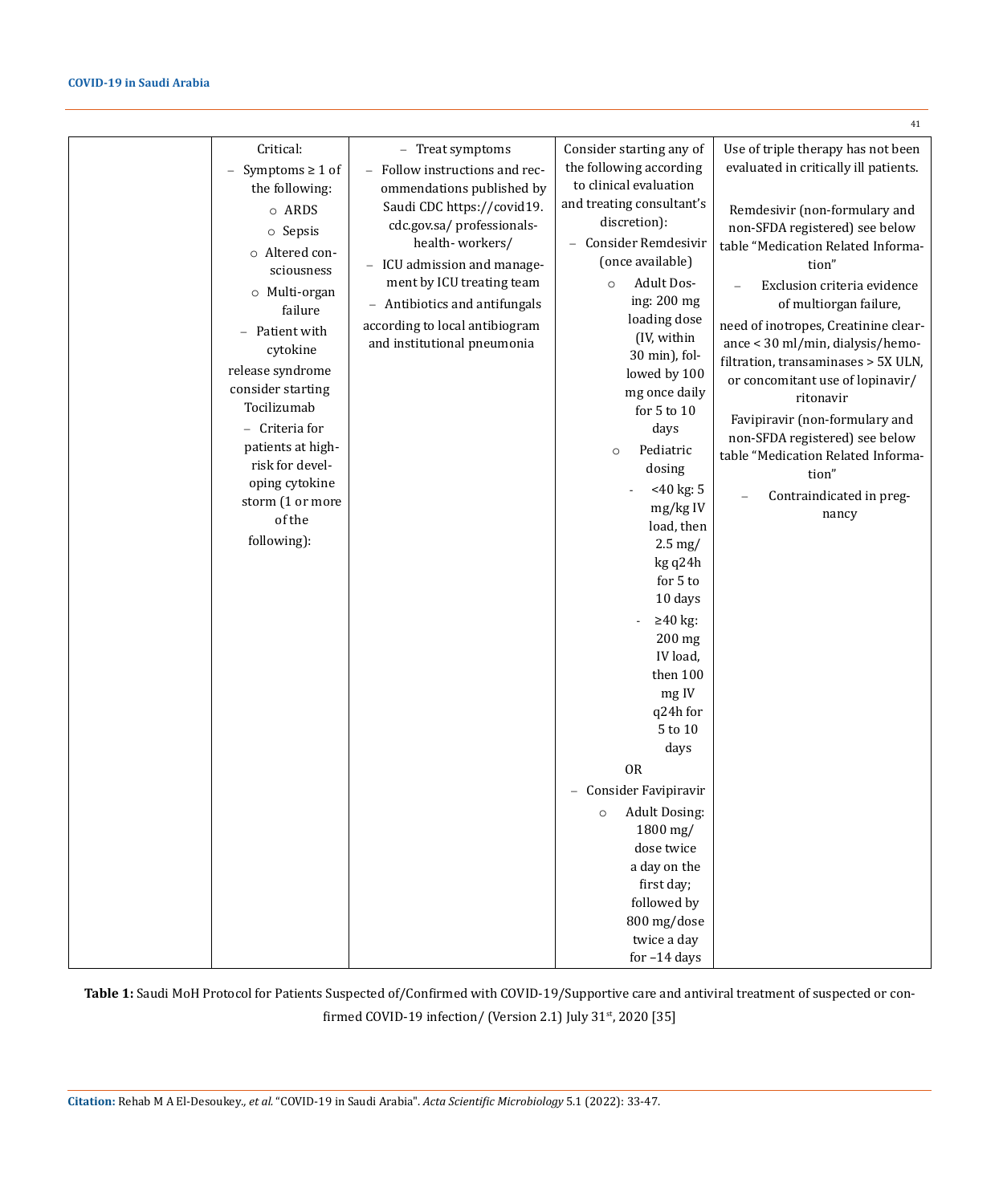### **Prevention and control of COVID-19**

A COVID-19 vaccine is not anticipated till 2021 at the earliest. The US National Institutes of Health tips do not advocate any medicine for prevention of COVID-19, before or after publicity to the SARS-CoV-2 virus, out of doors the setting of a medical trial [36]. Without a vaccine, different prophylactic measures, or powerful remedies, a key a part of dealing with COVID-19 is making an attempt to decrease and postpone the epidemic top, known as "knocking down the curve". This is completed by slowing the contamination rate to lower the hazard of fitness offerings being crushed, making an allowance for better treatment of current instances, and delaying extra cases till effective treatments or a vaccine end up available. Preventive measures to reduce the chances of contamination include staying at home, wearing a masks in public, keeping off crowded places, preserving distance from others, ventilating indoor areas, washing fingers with cleaning soap and water frequently and for at least 20 seconds, practising excellent respiration hygiene, and averting touching the eyes, nose, or mouth with unwashed fingers. Those recognized with COVID-19 or who agree with they'll be inflamed are suggested by way of the CDC to live domestic except to get medical care, call beforehand before visiting a healthcare provider, put on a face mask before entering the healthcare issuer's workplace and whilst in any room or vehicle with every other individual, cover coughs and sneezes with a tissue, often wash fingers with soap and water and keep away from sharing non-public household objects. The global is in the midst of a COVID-19 pandemic. As WHO and partners work together on the reaction -- monitoring the pandemic, advising on crucial interventions, dispensing crucial clinical elements to the ones in need- -- they are racing to expand and installation safe and powerful vaccines. Vaccines keep millions of lives each yr. Vaccines paintings by

42

means of education and getting ready the frame's herbal defences the immune gadget - to understand and combat off the viruses and micro organism they goal. After vaccination, if the frame is later uncovered to those ailment-causing germs, the frame is without delay equipped to destroy them, preventing infection [37].

On 27 December 2020, the Kingdom's Ministry of Health announced extra than 700,000 human beings had registered to receive the coronavirus vaccine for the reason that vaccination registration campaign began on 17 December. On 29 December 2020, the Kingdom's Health Minister Tawfiq al-Rabiah, told Al Arabiya, coronavirus vaccines are set to reach all areas of Saudi Arabia within three weeks. On 19 January 2021 Saudi Arabia authorised AstraZeneca and additionally Moderna vaccines to be used against the Coronavirus. In March 2021, Saudi Health Minister Tawfiq al-Rabiah said that the Kingdom will offer the vaccinations to the pharmacies for free knowing that extra than one hundred vaccination centers have opened across the USA. On March 9, the overall of vaccination centres became 32 after starting 26 news centers via Asir Health Affairs [38]. On March 25, 2021, Saudi Arabia stated that every one home people affiliated with recruitment corporations in Saudi Arabia must get the vaccine. Otherwise, they should offer a weekly bad PCR take a look at result on the expense of the organization. In April 2021, Saudi Arabia postponed the appointments of the second dose for COVID-19 vaccines to be able to make sure that greater citizens can receive the primary dose. By April 14, Saudi Arabia had vaccinated 6,450,278 human beings [39]. In May 2021, Saudi government stated that, beginning August 2021, attending occasions, whether or not social, medical, financial cultural or different, and coming into any authorities or non-public establishment will require having the Covid-19 immunization [40].

| <b>Date</b> | # of cases    | # of deaths |
|-------------|---------------|-------------|
| 2021-05-08  | 425442(+0.5%) | $7072(+14)$ |
|             |               |             |
| 2021-05-09  | 426384(+0.5%) | $7072(+13)$ |
|             |               |             |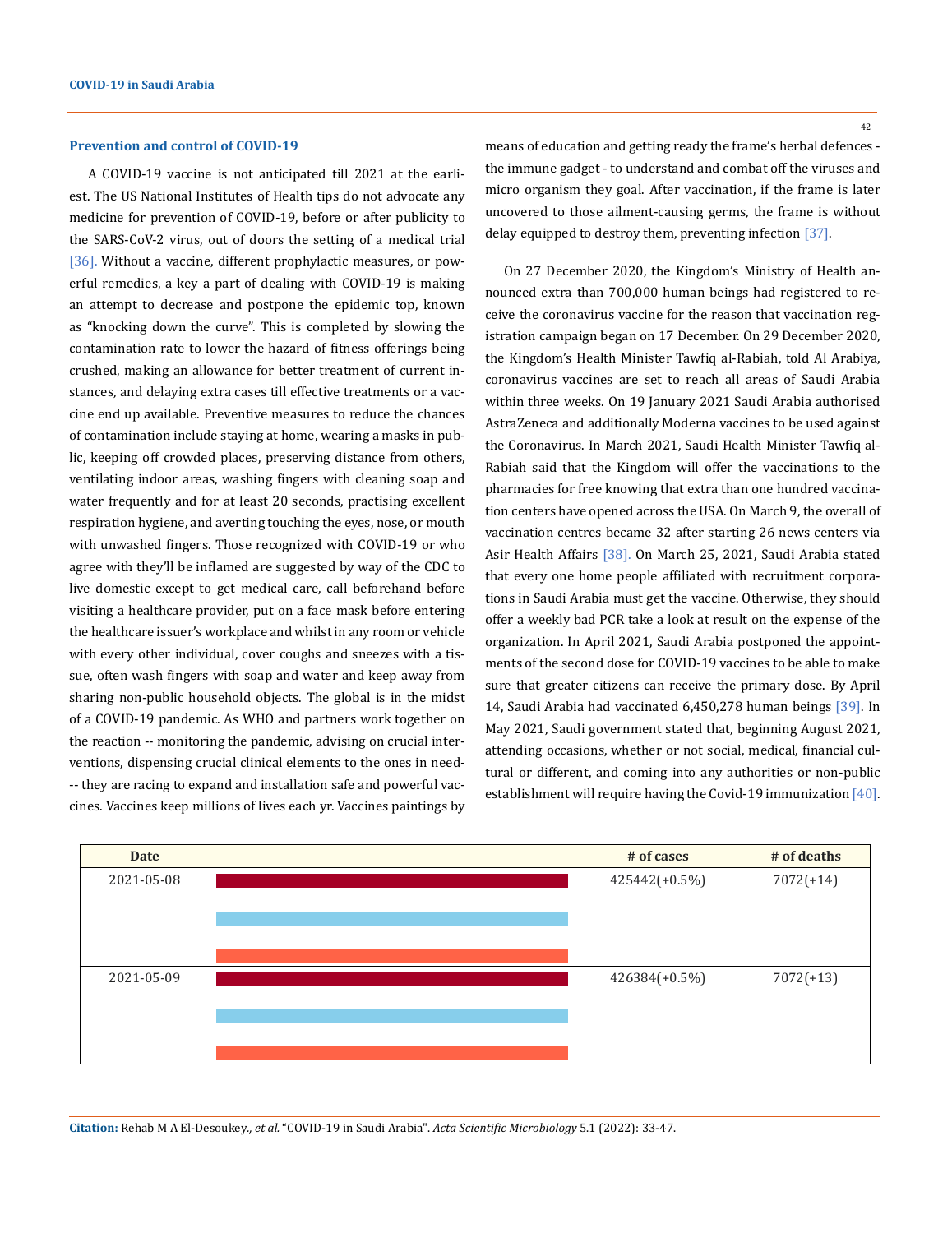

|                  |                  | $\overline{4}$ |
|------------------|------------------|----------------|
| 2021-05-10       | 427370(+0.5%)    | $7085(+13)$    |
| 2021-05-11       | 428369(+0.5%)    | $7098(+13)$    |
| 2021-05-12       | 429389(+0.5%)    | $7111(+13)$    |
| 2021-05-13       | 430505(+0.5%)    | $7122(+11)$    |
| 2021-05-14       | 431432(+0.5%)    | $7134(+12)$    |
| 2021-05-15       | 432269(+0.5%)    | $7147 (+13)$   |
| 2021-05-16       | 433094(+0.5%)    | $7162(+15)$    |
| 2021-05-17       | 433980(+0.5%)    | $7174(+12)$    |
| $2021 - 05 - 18$ | $435027(+0.5\%)$ | $7188(+14)$    |

**Citation:** Rehab M A El-Desoukey*., et al.* "COVID-19 in Saudi Arabia". *Acta Scientific Microbiology* 5.1 (2022): 33-47.

43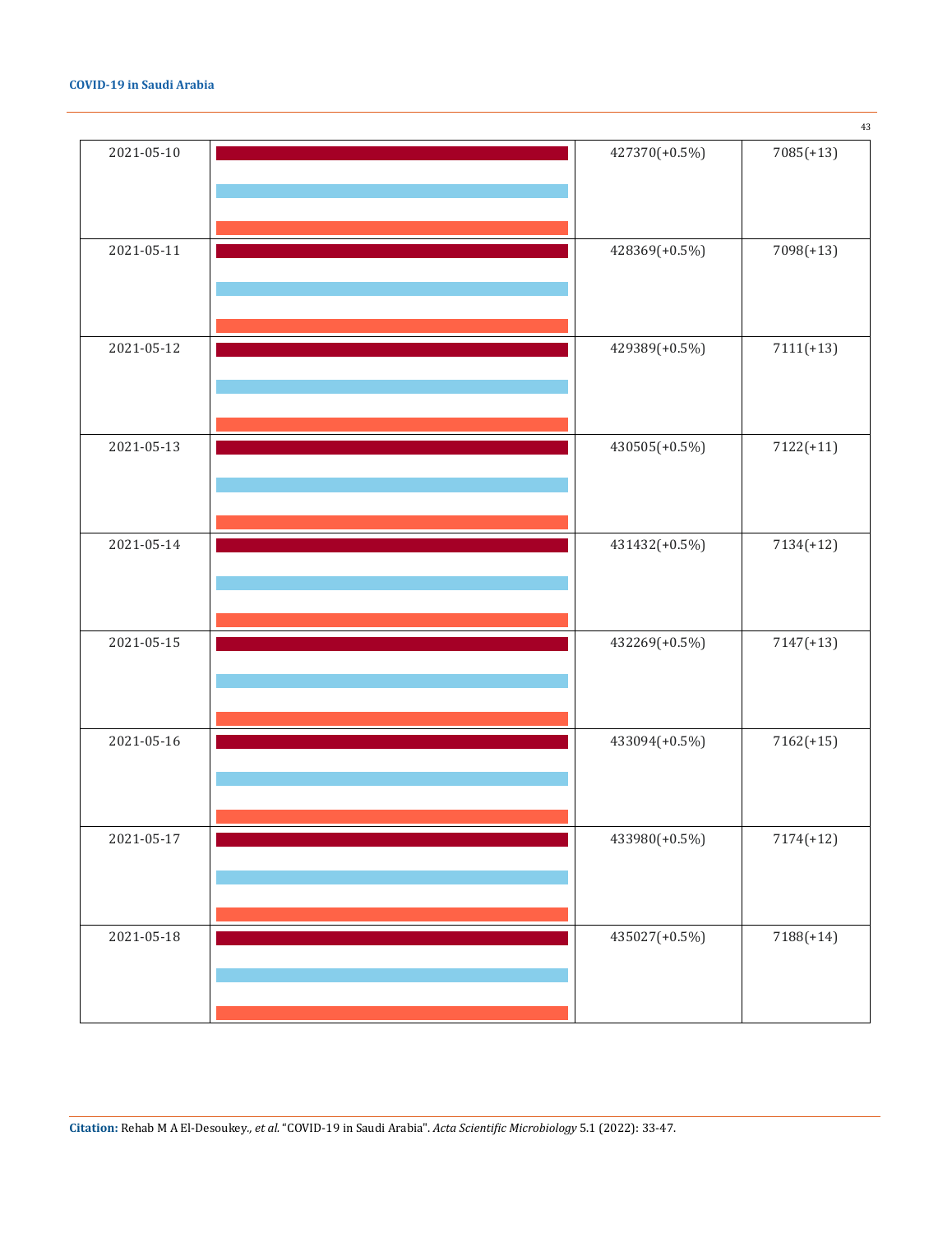

**Table 2**: COVID-19 cases in Saudi Arabia /2020-2021/ Jan Feb Mar Apr May/Last 15 days/ [41-45].

**Deaths;** Recoveries; Active cases.

## **Impact of COVID-19 on education**

The G20 Education Ministers emphasised that the measures taken to include the outbreak of the Coronavirus have profoundly affected training and many factors of existence, and the prolonged closure of educational establishments has affected teachers, educators, students and their households everywhere in the international, such as growing and least evolved countries, as Education structures in those international locations confronted additional demanding situations at the same time as responding to the pandemic <a>[46]</a>. The Ministry of Education in Saudi Arabia has taken precautionary measures to prevent the spread of the Coronavirus, by means of making ready numerous implementation plans at the level of the ministry, educational departments and colleges, in cooperation with the Ministry of Health. The measures to be taken encompass informing all training departments of the mechanism of admission strategies for students returning from the People's Republic of China and the countries where the virus has spread, and the approaches obtained from the National Center for Disease Prevention and Control in the Ministry of Health The sources on which the space education machine depends are the usage of public and private libraries, via revealed and digital books in them. The use of recorded instructional materials which includes audio or video recording of instructions and lectures by way of teachers and broadcast them thru the Internet or television. Laboratories and schooling websites [47].

# **Impact of COVID-19 on hajj and umrah**

The COVID-19 pandemic affected the 2020 Hajj (pilgrimage), that is the fifth pillar of the Five Pillars of Islam, wherein hundreds of thousands of Muslims from round the sector go to Mecca and Medina every year throughout Hajj season for a week. Over 2,four hundred,000 pilgrims attended Hajj in 2019 [48]. In March 2020, the minister of Hajj and Umrah advocated those planning to visit the holy web sites of Mecca and Medina later in the 12 months to wait before making any bookings. Due to the notably contagious nature of COVID-19 in crowded locations, flight restrictions in many countries, and the unavailability of a vaccine against the virus the ministry of Hajj and Umrah took such serious measures [49]. However, in June 2020, the ministry of Hajj and Umrah introduced that human beings from all nationalities who are living in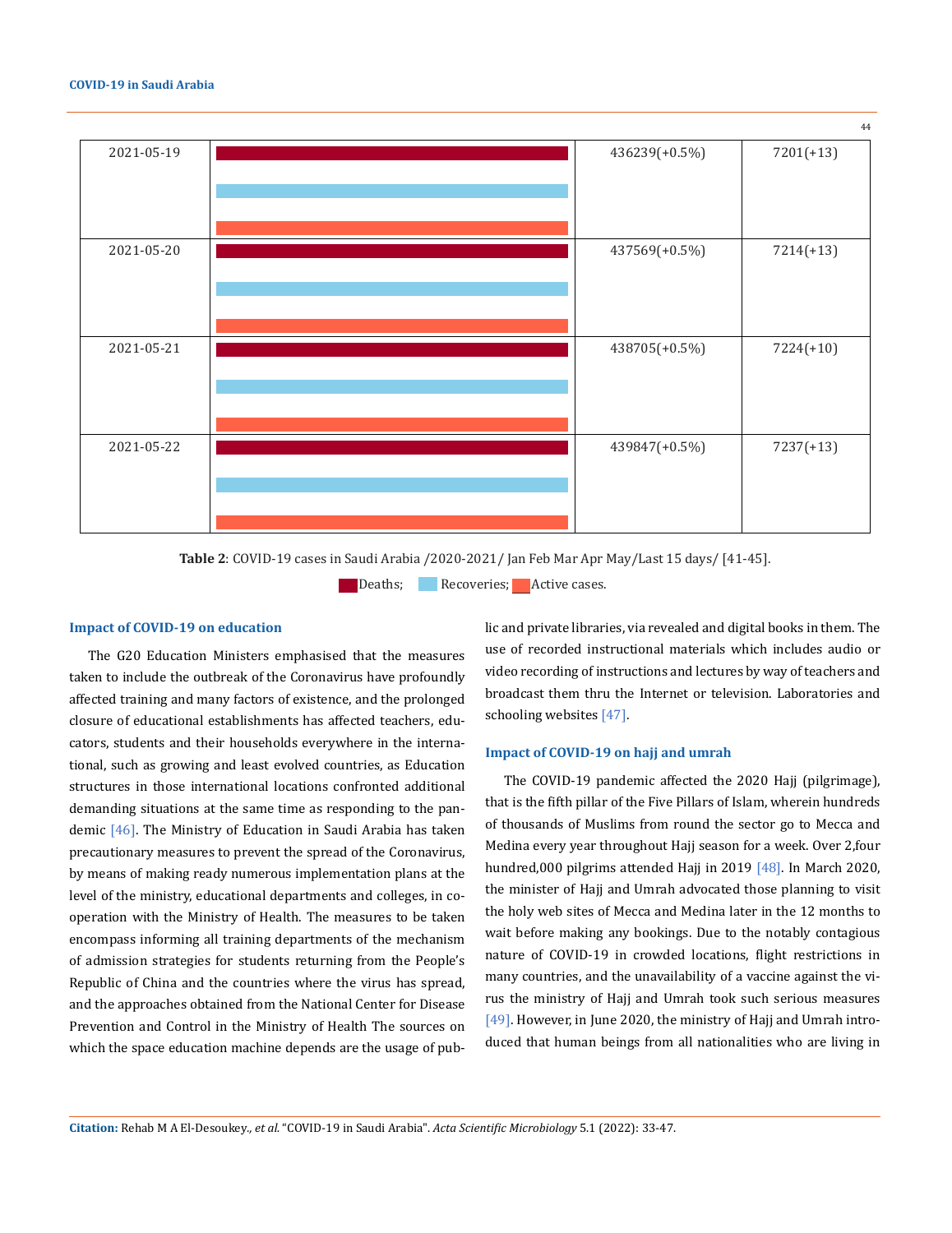Saudi Arabia are allowed to perform Hajj with a restricted number of pilgrims, to make certain the safety and to prevent the transmission of COVID-19<sup>[50]</sup>.

### **Conclusion and Recommendations**

COVID-19 is a virus unfold in the global. People who be afflicted by immunodeficiency, the elderly and sufferers with incurable sicknesses must inn to protection from the epidemic by using taking precautionary measures and taking the vaccines permitted by the World Health Organization. Accordingly, the Kingdom of Saudi Arabia has taken all precautionary measures in all fields and turned into at the vanguard of nations in growing a success treatment protocol.

### **Bibliography**

- 1. Last JM. "A dictionary of epidemiology".  $4<sup>th</sup>$  edition. New York: Oxford University Press (2001).
- 2. WHO. "Who Names Disease Caused By New Corona virus: CO-VID-19" (2020).
- 3. WHO. "Novel Corona virus (2019-nCoV) Situation Report" (2020).
- 4. [CDC. "Human Corona virus types" \(2020\).](https://www.cdc.gov/coronavirus/types.html)
- 5. [Mayo Clinic. "Corona virus disease \(COVID-19\)" \(2020\).](https://www.mayoclinic.org/diseases-conditions/coronavirus/symptomscauses/syc-20479963)
- 6. "Outbreak of severe acute respiratory syndrome coronavirus 2 (SARS-CoV-2): increased transmission beyond China - fourth update". European Centre for Disease Prevention and Control (2020).
- 7. Andersen KG., *et al*[. "The proximal origin of SARS-CoV-2".](https://pubmed.ncbi.nlm.nih.gov/32284615/) *Nature Medicine* [26.4 \(2020\): 450-452.](https://pubmed.ncbi.nlm.nih.gov/32284615/)
- 8. Zhu N., *et al*[. "A Novel Coronavirus from Patients with Pneumo](https://www.nejm.org/doi/full/10.1056/nejmoa2001017)nia in China, 2019". *[The New England Journal of Medicine](https://www.nejm.org/doi/full/10.1056/nejmoa2001017)* 382.8 [\(2020\): 727-733.](https://www.nejm.org/doi/full/10.1056/nejmoa2001017)
- 9. "Report of the WHO-China Joint Mission on Coronavirus Disease 2019 (COVID-19)". World Health Organization (WHO) (2020).
- 10. [Thomas S. "The Structure of the Membrane Protein of SARS-](https://pubmed.ncbi.nlm.nih.gov/33154981/)[CoV-2 Resembles the Sugar Transporter SemiSWEET".](https://pubmed.ncbi.nlm.nih.gov/33154981/) *Patho[gens and Immunity](https://pubmed.ncbi.nlm.nih.gov/33154981/)* 5.1 (2020): 342-363.
- 11. [Mousavizadeh L and Ghasemi S. "Genotype and phenotype of](https://pubmed.ncbi.nlm.nih.gov/32265180/)  [COVID-19: Their roles in pathogenesis".](https://pubmed.ncbi.nlm.nih.gov/32265180/) *Journal of Microbiol[ogy, Immunology and Infection](https://pubmed.ncbi.nlm.nih.gov/32265180/)* 54.2 (2021): 159-163.
- 12. Page J., *et al*. "In Hunt for Covid-19 Origin, Patient Zero Points to Second Wuhan Market - The man with the first confirmed infection of the new coronavirus told the WHO team that his parents had shopped there". *The Wall Street Journal* (2021).
- 13. [Zimmer C. "The Secret Life of a Coronavirus An oily, 100-nano](https://www.nytimes.com/2021/02/26/opinion/sunday/coronavirus-alive-dead.html)[meter-wide bubble of genes has killed more than two million](https://www.nytimes.com/2021/02/26/opinion/sunday/coronavirus-alive-dead.html)  [people and reshaped the world. Scientists don't quite know](https://www.nytimes.com/2021/02/26/opinion/sunday/coronavirus-alive-dead.html)  [what to make of it" \(2021\).](https://www.nytimes.com/2021/02/26/opinion/sunday/coronavirus-alive-dead.html)
- 14. "Saudi Arabia announces the first case of coronavirus". Arab News. Riyadh: Saudi Research and Marketing Group. 3 March 2020. ISSN 0254-833X. Archived from the original on 2 March 2020. Retrieved 4 April 2020. Saudi Arabia reported its first case of the new coronavirus on Monday amid growing fears that a surge in the number of those infected in Iran is threatening the whole region (2020).
- 15. "Covid 19 Dashboard: Saudi Arabia" (2020).
- 16. [Wu Z and McGoogan JM. "Characteristics of and important les](https://doi.org/10.1001/jama.2020.2648)[sons from the coronavirus disease 2019 \(COVID-19\) outbreak](https://doi.org/10.1001/jama.2020.2648)  [in China: summary of a report of 72314 cases from the Chi](https://doi.org/10.1001/jama.2020.2648)[nese Center for Disease Control and Prevention".](https://doi.org/10.1001/jama.2020.2648) *JAMA* (2020).
- 17. Hoffmann M., *et al*[. "SARS-CoV-2 cell entry depends on ACE2](https://doi.org/10.1016/j.cell.2020.02.052)  [and TMPRSS2 and is blocked by a clinically proven protease](https://doi.org/10.1016/j.cell.2020.02.052)  [inhibitor".](https://doi.org/10.1016/j.cell.2020.02.052) *Cell* (2020).
- 18. Sims AC., *et al*. "Severe acute respiratory syndrome coronavirus infection of human ciliated airway epithelia: role of ciliated cells in viral spread in the conducting airways of the lungs". *Journal of Virology* 79 (2005): 15511-15524.
- 19. Reyfman PA., *et al*[. "Single-cell transcriptomic analysis of hu](https://pubmed.ncbi.nlm.nih.gov/30554520/)[man lung provides insights into the pathobiology of pulmo](https://pubmed.ncbi.nlm.nih.gov/30554520/)nary fibrosis". *[American Journal of Respiratory and Critical](https://pubmed.ncbi.nlm.nih.gov/30554520/)  Care Medicine* [199 \(2019\): 1517-1536.](https://pubmed.ncbi.nlm.nih.gov/30554520/)
- 20. Xu Z., *et al*[. "Pathological findings of COVID-19 associated with](https://pubmed.ncbi.nlm.nih.gov/32085846/)  [acute respiratory distress syndrome".](https://pubmed.ncbi.nlm.nih.gov/32085846/) *Lancet Respiratory Medicine* [8 \(2020\): 420-422.](https://pubmed.ncbi.nlm.nih.gov/32085846/)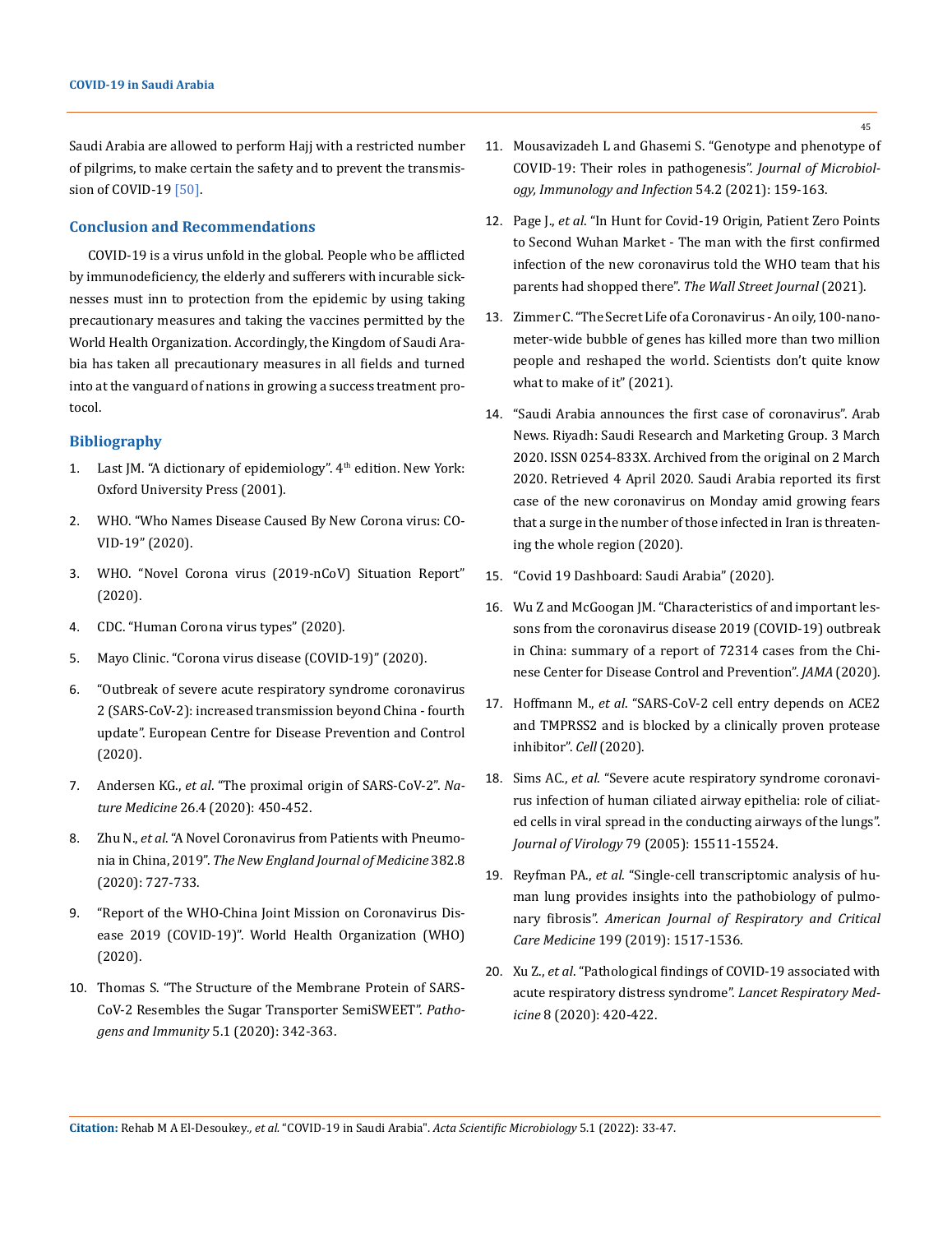- 21. Bullard J., *et al*[. "Predicting Infectious Severe Acute Respira](https://pubmed.ncbi.nlm.nih.gov/32442256/)[tory Syndrome Coronavirus 2 From Diagnostic Samples".](https://pubmed.ncbi.nlm.nih.gov/32442256/) *Clini[cal Infectious Diseases](https://pubmed.ncbi.nlm.nih.gov/32442256/)* 71.10 (2020): 2663-2666.
- 22. ["NHS staff will be first to get new coronavirus antibody test,](https://www.independent.co.uk/news/uk/home-news/coronavirus-test-antibody-covid-roche-immune-nhs-staff-a9515466.html)  [medical chief promises".](https://www.independent.co.uk/news/uk/home-news/coronavirus-test-antibody-covid-roche-immune-nhs-staff-a9515466.html) *The Independent* (2020).
- 23. Lu J., *et al*[. "Clinical, immunological and virological character](https://pubmed.ncbi.nlm.nih.gov/32853988/)[ization of COVID-19 patients that test re-positive for SARS-](https://pubmed.ncbi.nlm.nih.gov/32853988/)CoV-2 by RT-PCR". *EBioMedicine* [59 \(2020\): 102960.](https://pubmed.ncbi.nlm.nih.gov/32853988/)
- 24. "SARS-CoV-2 RNA testing: assurance of positive results during periods of low prevalence". GOV.UK (2020).
- 25. Lee EY., *et al*[. "COVID-19 pneumonia: what has CT taught us?".](https://pubmed.ncbi.nlm.nih.gov/32105641/)  *[The Lancet Infectious Diseases](https://pubmed.ncbi.nlm.nih.gov/32105641/)* 20.4 (2020): 384-385.
- 26. [Li Y and Xia L. "Coronavirus Disease 2019 \(COVID-19\): Role of](https://pubmed.ncbi.nlm.nih.gov/32130038/)  [Chest CT in Diagnosis and Management".](https://pubmed.ncbi.nlm.nih.gov/32130038/) *AJR. American Jour[nal of Roentgenology](https://pubmed.ncbi.nlm.nih.gov/32130038/)* 214.6 (2020): 1280-1286.
- 27. "ICD-10 Version:2019". World Health Organization (WHO). 2019. Archived from the original on 31 March 2020. Retrieved 31 March 2020. U07.2 - COVID-19, virus not identified - CO-VID-19 NOS - Use this code when COVID-19 is diagnosed clinically or epidemiologically but laboratory testing is inconclusive or not available. Use additional code, if desired, to identify pneumonia or other manifestations
- 28. Miller SL., *et al*[. "Transmission of SARS-CoV-2 by inhalation of](https://pubmed.ncbi.nlm.nih.gov/32979298/)  [respiratory aerosol in the Skagit Valley Chorale superspread](https://pubmed.ncbi.nlm.nih.gov/32979298/)ing event". *Indoor Air* [31.2 \(2021\): 314-323.](https://pubmed.ncbi.nlm.nih.gov/32979298/)
- 29. Communicable Diseases Network Australia. "Coronavirus Disease 2019 (COVID-19): CDNA National Guidelines for Public Health Units". 5.1. Communicable Diseases Network Australia/Australian Government Department of Health.
- 30. ["Clinical Questions about COVID-19: Questions and Answers".](https://www.cdc.gov/coronavirus/2019-ncov/hcp/faq.html)  [Centers for Disease Control and Prevention \(2021\).](https://www.cdc.gov/coronavirus/2019-ncov/hcp/faq.html)
- 31. [Kupferschmidt K and Cohen J. "WHO launches global megatri](https://www.science.org/content/article/who-launches-global-megatrial-four-most-promising-coronavirus-treatments)[al of the four most promising coronavirus treatments".](https://www.science.org/content/article/who-launches-global-megatrial-four-most-promising-coronavirus-treatments) *Science* [\(2020\).](https://www.science.org/content/article/who-launches-global-megatrial-four-most-promising-coronavirus-treatments)
- 32. ["WHO welcomes preliminary results about dexamethasone](https://www.who.int/news-room/detail/16-06-2020-who-welcomes-preliminary-results-about-dexamethasone-use-in-treating-critically-ill-covid-19-patients)  [use in treating critically ill COVID-19 patients". World Health](https://www.who.int/news-room/detail/16-06-2020-who-welcomes-preliminary-results-about-dexamethasone-use-in-treating-critically-ill-covid-19-patients)  [Organization \(WHO\) \(Press release\) \(2020\).](https://www.who.int/news-room/detail/16-06-2020-who-welcomes-preliminary-results-about-dexamethasone-use-in-treating-critically-ill-covid-19-patients)
- 33. [Prescott HC and Rice TW. "Corticosteroids in COVID-19 ARDS:](https://pubmed.ncbi.nlm.nih.gov/32876693/)  [Evidence and Hope During the Pandemic".](https://pubmed.ncbi.nlm.nih.gov/32876693/) *JAMA* 324.13 [\(2020\): 1292-1295.](https://pubmed.ncbi.nlm.nih.gov/32876693/)
- 34. "FDA Authorizes Monoclonal Antibodies for Treatment of CO-VID-19". U.S. Food and Drug Administration (FDA) (Press release). This article incorporates text from this source, which is in the public domain (2021).
- 35. Ministry of Health. Coronavirus Diseases 19 (COVID-19) guidelines (2020).
- 36. "COVID-19 Treatment Guidelines". www.nih.gov. National Institutes of Health (2020).
- 37. Centers for Disease Control and Prevention (5 April 2020). "What to Do if You Are Sick". U.S. Centers for Disease Control and Prevention (CDC) (2020).
- 38. ["26 more vaccination centers opened in Saudi Arabia's Asir](https://arab.news/jungj)  [region to fight COVID-19".](https://arab.news/jungj) *Arab News* (2021).
- 39. ["Saudi Arabia postpones second COVID-19 dose reservations".](https://arab.news/567xx) *[Arab News](https://arab.news/567xx)* (2021).
- 40. ["Saudi Arabia to require COVID-19 immunization for entering](https://arab.news/4u9b9)  [events starting August".](https://arab.news/4u9b9) *Arab News* (2021).
- 41. ["Saudi Arabia detects 24 cases of coronavirus, total rises to](https://english.alarabiya.net/en/News/gulf/2020/03/13/Saudi-Arabia-detects-24-cases-of-coronavirus-total-rises-to-86.html)  86". *[Al Arabiya](https://english.alarabiya.net/en/News/gulf/2020/03/13/Saudi-Arabia-detects-24-cases-of-coronavirus-total-rises-to-86.html)* (2019).
- 42. ["Saudi Arabia announces 17 new cases of coronavirus".](https://www.arabnews.com/node/1641471/saudi-arabia) *Arab News* [\(2019\).](https://www.arabnews.com/node/1641471/saudi-arabia)
- 43. "Ministry of Health Reports 15 New Cases of Coronavirus". *Saudi Press Agency* (2020).
- 44. "Ministry of Health Reports 15 New Cases of COVID-19". *Saudi Press Agency* (2020).
- 45. ["Ministry of Health Reports 38 New Cases of COVID-19".](https://www.spa.gov.sa/viewstory.php?lang=en&newsid=2048713) *Saudi [Press Agency](https://www.spa.gov.sa/viewstory.php?lang=en&newsid=2048713)* (2020).
- 46. <https://www.spa.gov.sa/2102851>
- 47. <https://www.moe.gov.sa/ar/news/Pages/co-2579.aspx>
- 48. "Abstract of Hajj Statistics 1440 H".
- 49. "Saudi Arabia asks Muslims to delay Hajj bookings". *BBC News* (2020).

**Citation:** Rehab M A El-Desoukey*., et al.* "COVID-19 in Saudi Arabia". *Acta Scientific Microbiology* 5.1 (2022): 33-47.

46